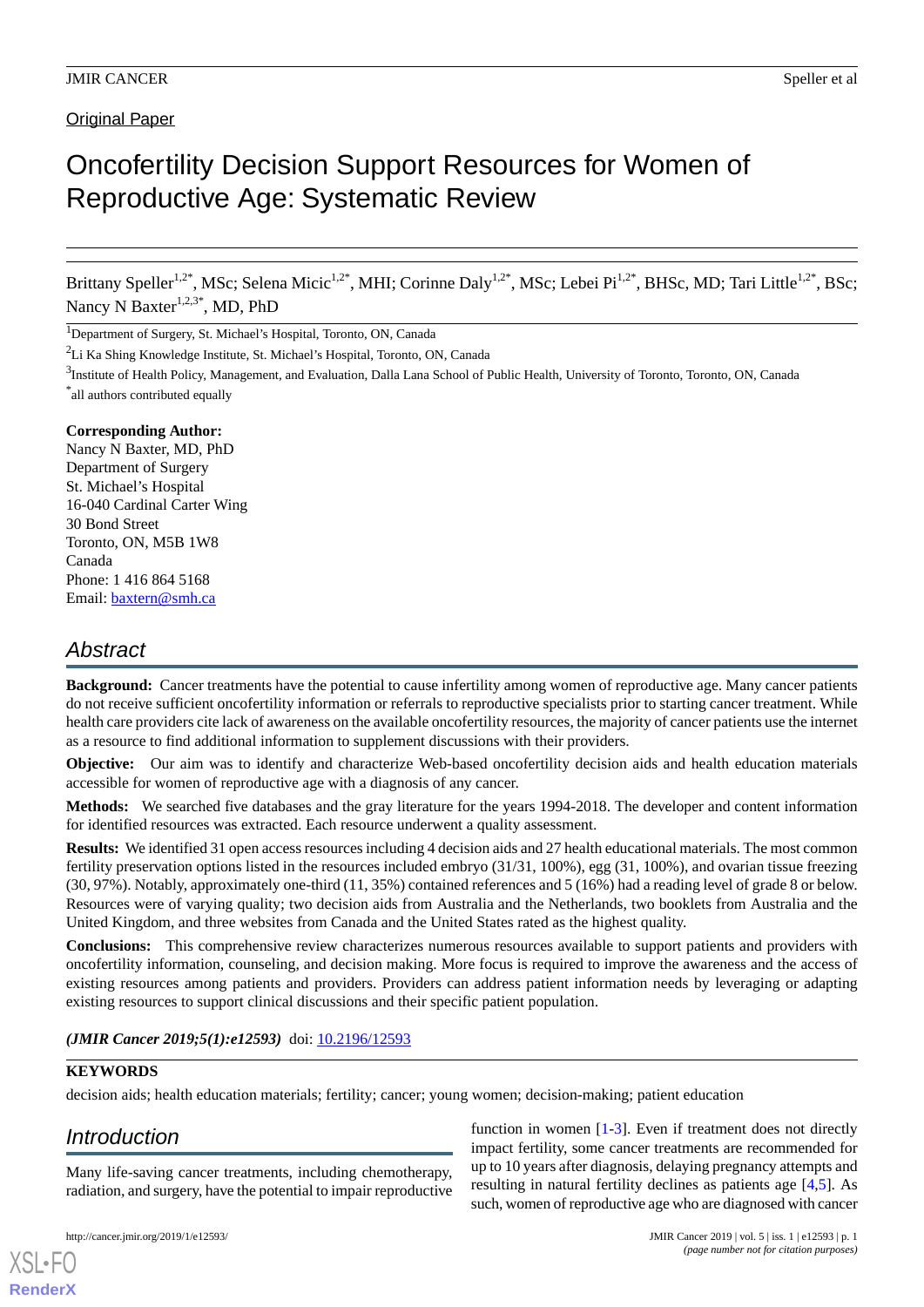have to make a fertility preservation (FP) decision before they begin treatment [[3\]](#page-10-1).

The decision to pursue FP is preference-sensitive. There is no "best" option for everyone; rather, the weighting of the risks and benefits of each FP option depend on personal values [\[6](#page-10-4),[7\]](#page-10-5). For optimal decision making, patients need to work in partnership with their health care team to receive fertility information and (when necessary) referrals to reproductive specialists or psychosocial support in a timely manner that promotes understanding of the possible outcomes for different options with consideration of the personal value placed on risks and benefits [[8\]](#page-10-6). This process of shared decision making [\[9](#page-10-7)] is particularly important for preference-sensitive decisions, including FP decisions, as it helps ensure that clinical care aligns with patients' values and preferences [\[10](#page-10-8)]. While women of reproductive age want fertility-related information prior to treatment  $[11,12]$  $[11,12]$  $[11,12]$ , in reality many women start cancer treatment without adequate information on treatment-related risks to fertility, potential FP options, or referrals to reproductive specialists [[13-](#page-10-11)[15\]](#page-10-12). The implementation of oncofertility decision aids and health education material early in the clinical pathway is therefore recommended to supplement fertility discussions and assist patients and health care providers in collaborative decision making [\[8](#page-10-6),[11,](#page-10-9)[13](#page-10-11),[16-](#page-10-13)[20](#page-11-0)].

Decision aids and health education materials could be of great use to women diagnosed with cancer and a valuable tool for providers. However, many providers cite lack of awareness on the available resources as a barrier to information provision and fertility discussions with patients [\[21](#page-11-1)-[23\]](#page-11-2). Recently published studies by de Man et al [\[24](#page-11-3)] and Mahmoodi et al [[25\]](#page-11-4) cataloged and assessed the quality of Web-based fertility health information for women. However, gaps remain in the categorization of available decision aids and health education material and the creation of an inventory of high-quality resources accessible online for providers to use and refer to their patients. Other studies have listed a selection of decision aids and health education materials but were limited to materials in the United States [\[19](#page-10-14),[26\]](#page-11-5) and aids with a published evaluation [[19,](#page-10-14)[27](#page-11-6)]. As many patients access Web-based health information as an alternative source of medical information [\[28](#page-11-7)], and up to 96% of patients use the internet as a resource for more information [[29\]](#page-11-8), there is a need to systematically identify and evaluate existing decision aids and health education materials that are accessible to women and providers. Accordingly, the aim of this systematic review was to identify and characterize Web-based oncofertility decision aids and health education materials accessible for women of reproductive age with a diagnosis of any cancer.

# *Methods*

### **Search Strategy**

No protocol was registered for this study. Information specialists conducted a search of MEDLINE, PsycINFO, CINAHL, Cochrane Central and Database of Systematic Reviews, and EMBASE from January 1, 1994, to April 4, 2018, to capture open access decision aids and health education materials available on the Web. Key words and their synonyms were used

in the search strategy: ["Fertility" ("Reproductive Techniques," "Infertility," "Fertility Preservation," "Cryopreservation," "Cryofixation," "Cryonic Suspension," "Oocyte Retrieval," "Oophoropexy") AND "Cancer" ("Neoplasm," "Tumor," "Malignant," "Oncology," "Carcinoma," "Chemotherapy"); OR "Oncofertility"] AND ["Decision Making;" OR "Patient Education."] ([Multimedia Appendix 1](#page-9-0)). The included articles' reference lists were manually screened to further identify any relevant publications. The database search was limited to studies on human subjects and publications in English. Consultation with experts in the field of oncology and a Web-based search ([Multimedia Appendix 2\)](#page-9-1) allowed for the identification of additional relevant decision aids and health education material not captured in our database search. We searched the Web using the search engine Google [[30\]](#page-11-9), as it is the most popular search engine accounting for approximately 75% of Web-based searches [[31\]](#page-11-10), and the ClinicalTrials.gov [\[32](#page-11-11)] database entering the key phrase "resources for cancer patient's fertility." The Google search was run in Canada (Toronto, Ontario) on July 15, 2014, August 17, 2016, and March 13, 2018. We recorded the total number of results and screened the first five pages (approximately 50 website links) as evidence shows most users will not continue their search past the first few pages of search results [[33\]](#page-11-12).

### **Eligibility and Selection**

We included decision aids and health education materials. Decision aids are defined as "evidence-based tools designed to help patients make specific and deliberate choices among healthcare options" [\[34](#page-11-13)]. They provide evidence-based information and a personalized focus on treatment options and outcomes to help people clarify their values on the benefits and risks of the available health options to allow for a more informed decision [[34](#page-11-13)[,35](#page-11-14)]. Health education materials "help people understand their diagnosis, treatment and management in general terms, but given their broader perspective, these materials are not focused on decision points" [[34\]](#page-11-13). Inclusion of decision aids and health education materials in this review ensured identification of the diverse resources available through a patient-initiated Web search and those that providers can recommend to patients for supplementary information.

Two reviewers independently screened the websites, publication abstracts, and full texts. Criteria for inclusion included the following: (1) publication/website is in English and describes or is a decision aid or health education material on oncofertility or describes the development and/or evaluation of such a resource, (2) full decision aid or health education material is openly accessible at the time of the search, (3) website contains printable oncofertility information defined by the Patient Education Materials Assessment Tool (PEMAT) as "printed booklets, brochures, and materials that can be printed from websites (eg, PDFs or html text)" [[36\]](#page-11-15) or are non-printable websites dedicated to oncofertility, and (4) target audience includes women of reproductive age with a diagnosis of cancer facing an FP decision. We excluded articles that detailed only the development of decision aid components (eg, values clarification methods), survey articles, decision aids or health education materials intended solely for male patients, decision aids or health education materials without open access at the

 $XS$ -FO **[RenderX](http://www.renderx.com/)**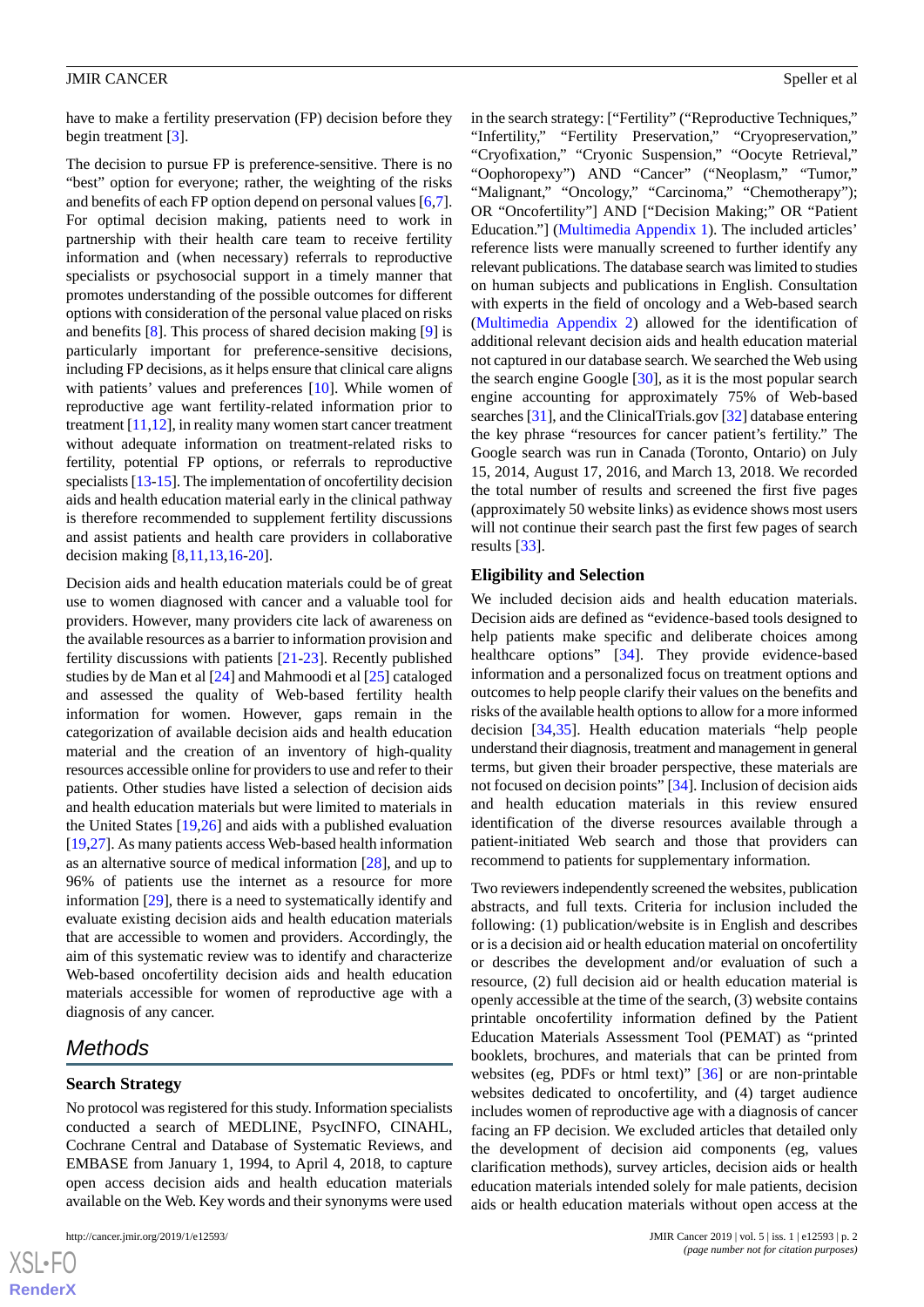time of the searches, as well as blogs, YouTube videos, forums, and websites from fertility programs/clinics as our search strategy was not designed to capture all clinics globally.

### **Data Extraction and Analysis**

Two reviewers independently extracted descriptive information into a data extraction table created in Microsoft Excel 2010. Information included author, publication date and date of last update, target population, classification of decision aid or health education material and sections included, number of pages, development country, fertility options before treatment and parenthood options after treatment, and specific content pertaining to fertility (eg, cancer treatments impact on fertility). Analysis of the decision aids and health education materials involved synthesizing descriptive characteristics and tabulating the results.

### **Quality Assessment**

Since no single quality assessment tool was appropriate for the evaluation of the different decision aids and health education materials identified, we used three separate quality assessment tools based on the type of resource. The International Patient Decision Aid Standards Collaboration (IPDAS) checklist (V.4.0) is internationally approved and recognized as the most credible measure to evaluate the quality of decision aids [\[37](#page-11-16),[38\]](#page-11-17). The modified version used for this review includes 44 items separated into three categories: (1) qualifying as decision aid criteria (6 items), (2) certification criteria (10 items), and (3) quality criteria (28 items), each rated as present or absent [[39\]](#page-11-18). The PEMAT is the main tool used to assess any printable health educational material (eg, brochures, booklets, printable sections of websites) [[36\]](#page-11-15). The PEMAT uses a systematic method to evaluate and compare the understandability and actionability of educational materials. An inventory of 17 characteristics produced an understandability score, and an inventory of 7 items produced an actionability score. Eysenbach et al [\[40](#page-11-19)] created the "Seven Quality Domains" for websites that includes 58 quality items most relevant for Web-based health information rated as present or absent, of which 49 items from six domains were applicable to the non-printable websites dedicated to oncofertility identified in this review. Finally, the Flesch-Kincaid readability test was used to determine the grade level of each decision aid and health education material using a readability calculator [[41\]](#page-11-20). For the non-printable websites dedicated to oncofertility, an overall grade level was calculated based on the average readability level of each webpage.

Two reviewers (SM and CD) independently assessed the quality of each decision aid, and two reviewers (BS and TL) independently assessed the quality of each health educational material. The Cohen kappa score was obtained to determine the level of interreviewer agreement [[42\]](#page-11-21).

# *Results*

### **Description of Decision Aids and Health Education Materials Identified**

[Figure 1](#page-3-0) describes the Preferred Reporting Items for Systematic Reviews and Meta-Analysis (PRISMA) [\[43](#page-12-0)] flow chart of systematic database and Web-based study selection resulting in a total of 31 decision aids and health education materials included in this review [\(Table 1](#page-3-1)). The database search yielded 2620 unique articles following removal of duplicates. After title and abstract review, 46 articles underwent a full-text review. Two studies describing decision aids met the selection criteria and were included; no additional articles were identified from the reference list review.

The Web-based search in 2014 yielded approximately 11,000,000 results and this increased over twofold in 4 years to approximately 26,600,000 results in the 2018 search. From the Web-based search and consultation with experts in the field of oncology, an additional two decision aids and 27 health education materials were identified. We also identified four decision aids in development, including one in Switzerland by Tschudin et al [[44\]](#page-12-1), one in the United Kingdom by the Cancer, Fertility and Me study group and Jones et al [[45\]](#page-12-2), one in the United States by Woodard et al [[46](#page-12-3)[,47](#page-12-4)], and one in Germany by Ehrbar et al [[48\]](#page-12-5). These decision aids were not accessible on the Web at the time of the searches and therefore are not included in this review.

This review identified four decision aids categorized as two traditional decision aids (6.5%) and two option grids (6.5%). In 2011, Peate et al developed a decision aid in the form of a booklet for women with early-stage breast cancer in Australia [[49\]](#page-12-6). The Australian decision aid was updated in 2016 and is also being developed into an easily accessible website [\[50](#page-12-7)]. In 2013, Garvelink et al developed a Web-based decision aid for women with breast cancer in the Netherlands [[51\]](#page-12-8). In Canada, a shared decision-making fertility option grid was created in 2015 as part of a pan-Canadian study focusing on young breast cancer patients [\[52](#page-12-9)]. Finally, a personalizable tool from LIVESTRONG [\[53](#page-12-10)] was created that allows patients to input their age, treatment, and cancer type to identify and compare the available options in an option grid format.

An additional 27 health educational materials were identified and categorized as 10 printable handouts (eg, brochures and booklets), 15 printable website sections dedicated to oncofertility (eg, the Canadian Cancer Society contains a section of oncofertility information on their website that is printable), and 2 non-printable interactive websites dedicated to oncofertility. [Table 2](#page-4-0) outlines the characteristics of all decision aids and health education materials.

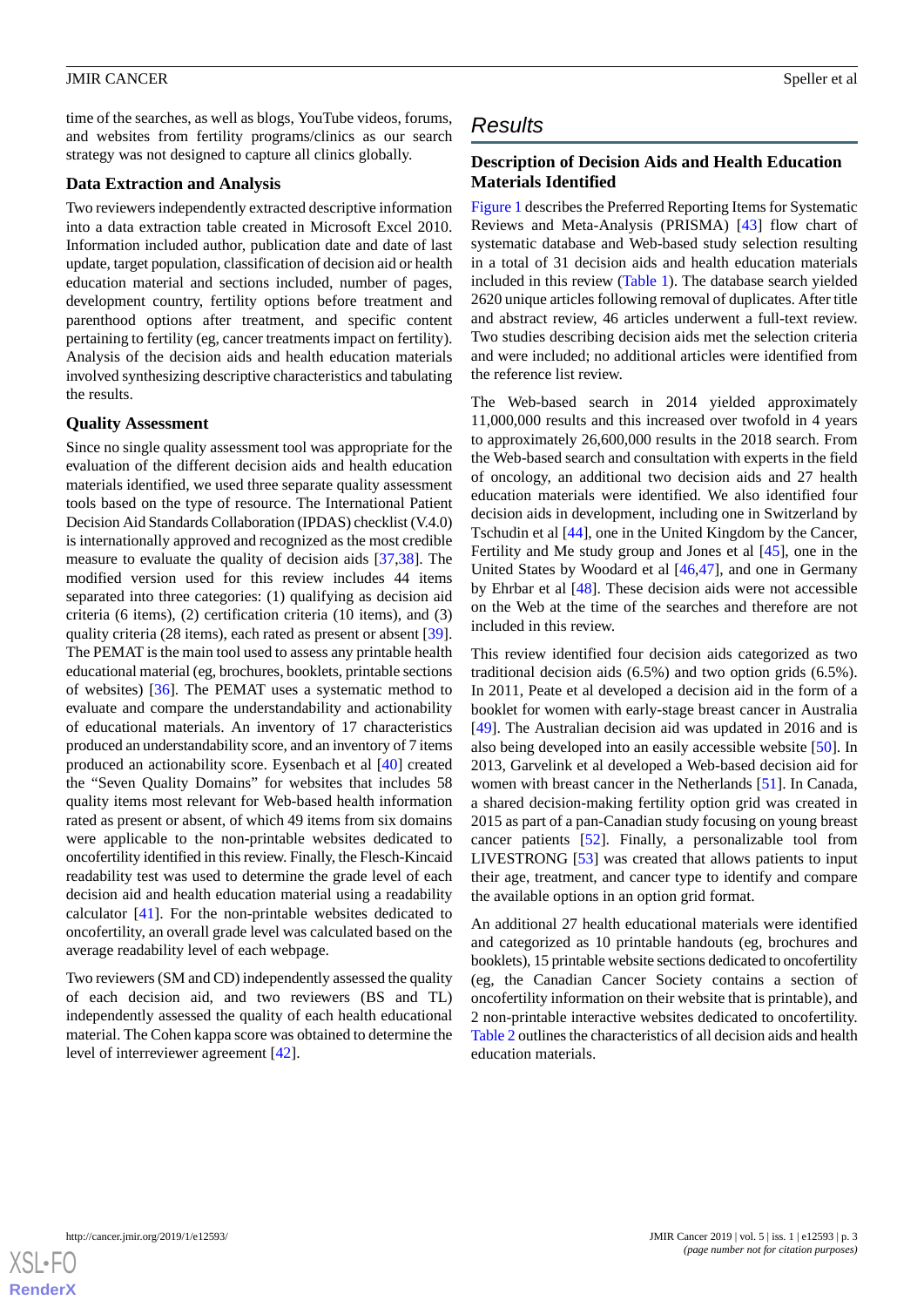<span id="page-3-0"></span>**Figure 1.** Preferred Reporting Items for Systematic Reviews and Meta-Analysis (PRISMA) flow chart of decision aid and health education material selection.



#### <span id="page-3-1"></span>Table 1. Oncofertility decision aids and health education materials identified (N=31).

| Resources identified                                                                   | n(%)   |
|----------------------------------------------------------------------------------------|--------|
| Decision aids                                                                          | 4(13)  |
| Health education materials (printable handouts)                                        | 10(32) |
| Health education materials (printable website sections dedicated to oncofertility)     | 15(48) |
| Health education materials (non-printable website sections dedicated to oncofertility) | 2(7)   |

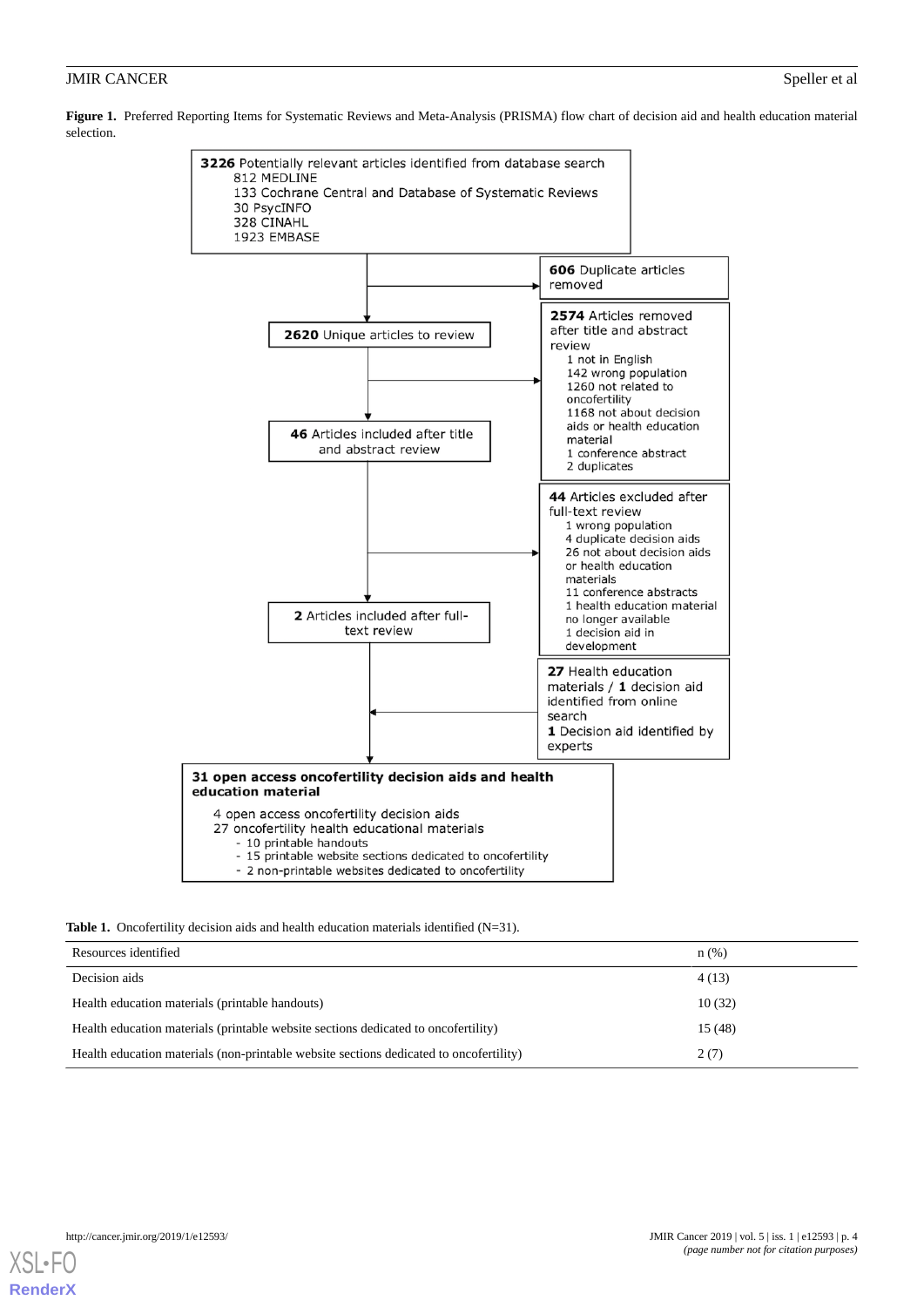# **JMIR CANCER** Speller et al.

<span id="page-4-0"></span>**Table 2.** Oncofertility decision aid and health education material description.

|                      | Resource                                                                             | Author                                          | Development<br>group                               | Year                             | Type                    | Number<br>of pages | Language                                            | Sex        | Cancer<br>type        | Country            |
|----------------------|--------------------------------------------------------------------------------------|-------------------------------------------------|----------------------------------------------------|----------------------------------|-------------------------|--------------------|-----------------------------------------------------|------------|-----------------------|--------------------|
| <b>Decision aids</b> |                                                                                      |                                                 |                                                    |                                  |                         |                    |                                                     |            |                       |                    |
|                      | <b>Australian Decision</b><br>Aid                                                    | Peate et al                                     | Academic teaching<br>institution                   | 2011/<br>2016                    | Decision aid<br>booklet | 37                 | English                                             | $F^a$      | <b>Breast</b>         | $AUS^b$            |
|                      | Dutch Decision Aid                                                                   | Garvelink et al                                 | Academic teaching<br>institution                   | 2013                             | Decision aid<br>website | 26 Web             | Dutch                                               | F          | <b>Breast</b>         | NLD <sup>c</sup>   |
|                      | SPOKE <sup>d</sup> Option<br>Grid                                                    | Warner et al                                    | Academic hospital                                  | 2015                             | Web-based<br>PDF grid   | 1                  | English                                             | $_{\rm F}$ | <b>Breast</b>         | CAN <sup>e</sup>   |
|                      | <b>LIVESTRONG</b><br>Family Building Op-<br>tion Tool                                | LIVE-<br><b>STRONG</b>                          | Non-profit organi-<br>zation                       | $\mathbf{f}$                     | Web-based<br>tool       | 2 Web              | English                                             | All        | All                   | USA <sup>g</sup>   |
|                      | Health educational materials (printable handouts)                                    |                                                 |                                                    |                                  |                         |                    |                                                     |            |                       |                    |
|                      | ASRM <sup>h</sup> Fact Sheet                                                         | <b>ASRM</b>                                     | Non-profit organi-<br>zation                       | Revised<br>2014                  | Fact sheet              | $\mathbf{1}$       | English                                             | F          | "Female"<br>cancers"  | <b>USA</b>         |
|                      | <b>Breast Cancer Care</b><br><b>Booklet</b>                                          | <b>Breast Cancer</b><br>Care                    | Breast cancer char-<br>ity                         | 2017                             | Booklet                 | 36                 | English                                             | F          | <b>Breast</b>         | GBR <sup>1</sup>   |
|                      | Cancer Council<br>Australia Booklet                                                  | Cancer Coun-<br>cil Australia                   | Non-government<br>organization                     | 2014/<br>2016                    | Booklet                 | 84                 | English                                             | All        | All                   | <b>AUS</b>         |
|                      | Cancer.net                                                                           | American So-<br>ciety of Clini-<br>cal Oncology | Non-profit organi-<br>zation                       | 2013                             | Fact sheet              | 1                  | English                                             | All        | All                   | <b>USA</b>         |
|                      | Cancer Care Fact<br>Sheet                                                            | Editor: Lewis,<br>S                             | National organiza-<br>tion                         | 2017                             | Updated Fact sheet      | 2                  | English                                             | All        | All                   | <b>USA</b>         |
|                      | Fertile Future<br><b>Brochure</b>                                                    | Fertile Future                                  | Non-profit organi-<br>zation                       | $\overbrace{\phantom{12322111}}$ | <b>Brochure</b>         | 6                  | English /<br>French                                 | All        | All                   | CAN                |
|                      | <b>LIVESTRONG</b><br><b>Booklet</b>                                                  | LIVE-<br><b>STRONG</b>                          | Non-profit organi-<br>zation                       | 2013                             | Booklet                 | 11                 | English                                             | All        | All                   | <b>USA</b>         |
|                      | LLSC <sup>j</sup> Fertility<br>Facts                                                 | <b>LLSC</b>                                     | Voluntary health<br>agency                         | Revised<br>2014                  | Fact sheet              | 7                  | English                                             | All        | Leukemia/<br>lymphoma | CAN/<br><b>USA</b> |
|                      | Save My Fertility                                                                    | Oncofertility<br>Consortium                     | Private research<br>university                     | 2016                             | Pocket guide 2          |                    | English                                             | All        | All                   | <b>USA</b>         |
|                      | UHN <sup>k</sup> -PMH <sup>1</sup> Pam-<br>phlet                                     | <b>PMH</b>                                      | Teaching hospital                                  |                                  | <b>Booklet</b>          | 2                  | English                                             | F          | All                   | CAN                |
|                      | Health educational materials (printable website sections dedicated to oncofertility) |                                                 |                                                    |                                  |                         |                    |                                                     |            |                       |                    |
|                      | $\ensuremath{\mathsf{ACS}}\xspace^m$                                                 | <b>ACS</b>                                      | Voluntary health<br>organization                   | 2017                             | Educational             | 2 Web,<br>16 print | English /<br>Spanish                                | $\rm F$    | All                   | <b>USA</b>         |
|                      | BreastCancer.org                                                                     | <b>Breast Can-</b><br>cer.org                   | Non-profit organi-<br>zation                       | 2018                             | Educational             | 21 Web             | English /<br>Spanish                                | F          | <b>Breast</b>         | <b>USA</b>         |
|                      | CancerPoints                                                                         | Kantrowitz, M                                   | Cancer information<br>website                      | $\overline{\phantom{a}}$         | Educational             | 1 Web, 7<br>print  | English                                             | All        | All                   |                    |
|                      | CCS <sup>n</sup>                                                                     | CCS (ON <sup>o</sup> )                          | National organiza-<br>tion                         | $\overline{\phantom{m}}$         | Educational             | 1 Web,<br>10 print | English $/$<br>French                               | All        | All                   | CAN                |
|                      | Cleveland Clinic                                                                     | Cleveland<br>Clinic                             | Academic hospital 2013                             |                                  | Educational             | 1 Web, 3<br>print  | English                                             | $\rm F$    | <b>Breast</b>         | <b>USA</b>         |
|                      | Johns Hopkins<br>Medicine                                                            | Kolp, L                                         | Private research<br>hospital                       |                                  | Educational             | 5 Web,<br>12 print | English                                             | All        | All                   | <b>USA</b>         |
|                      | Mayo Clinic                                                                          | Mayo Clinic                                     | Non-profit medical<br>practice / research<br>group | 2016                             | Educational             | 2 Web,<br>10 print | English $/$<br>Spanish /<br>Portuguese /<br>Chinese | All        | All                   | <b>USA</b>         |

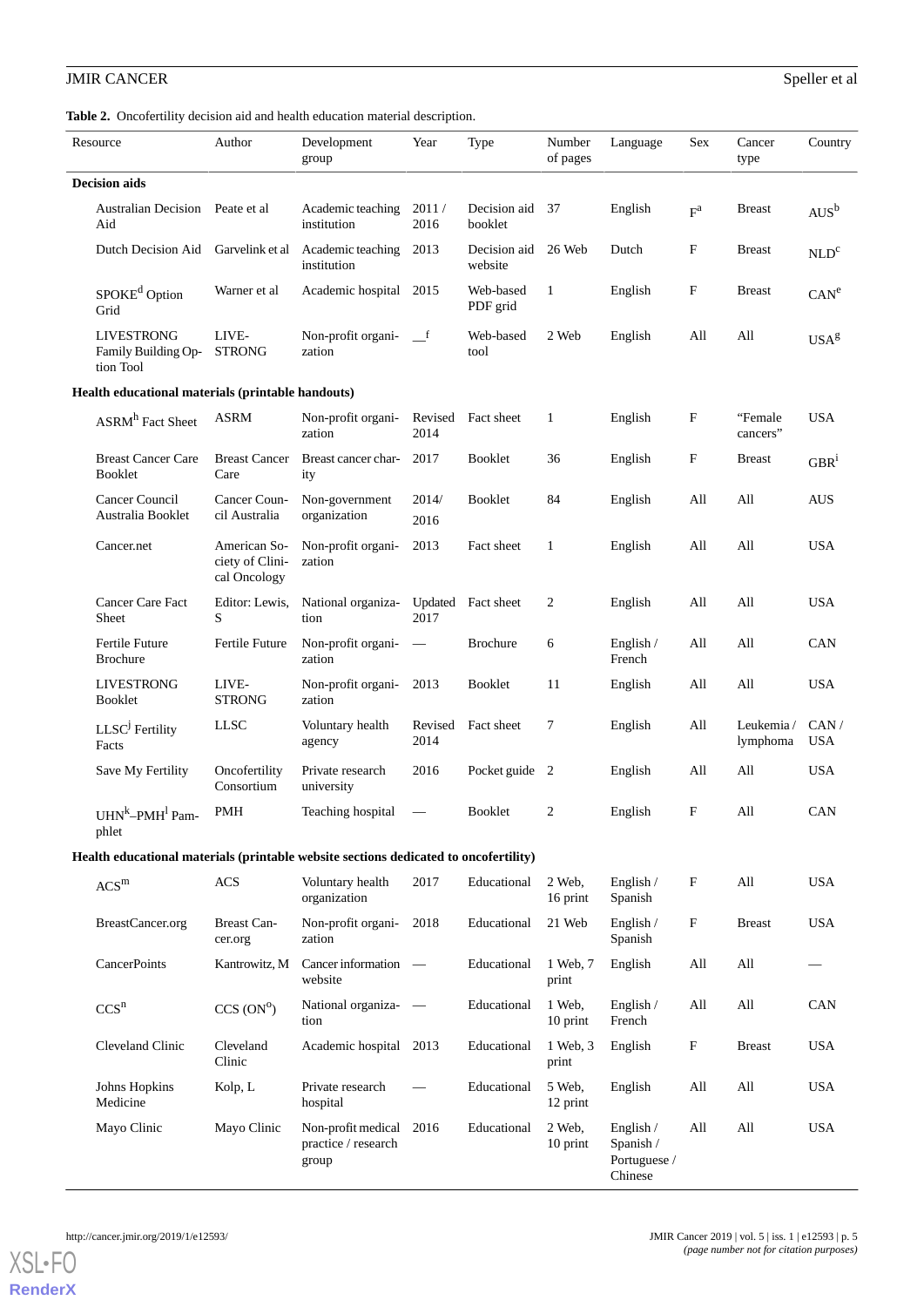| Resource                                                                         | Author                                    | Development<br>group              | Year                           | Type        | Number<br>of pages | Language                                                       | <b>Sex</b>  | Cancer<br>type | Country    |
|----------------------------------------------------------------------------------|-------------------------------------------|-----------------------------------|--------------------------------|-------------|--------------------|----------------------------------------------------------------|-------------|----------------|------------|
| MD Anderson Can-<br>cer Center                                                   | MD Anderson<br>Cancer Center              | Comprehensive<br>cancer center    |                                | Educational | 1 Web, 2<br>print  | English /<br>Spanish /<br>Arabic / Chi-<br>nese / Turk-<br>ish | All         | All            | <b>USA</b> |
| <b>MSKCCP</b>                                                                    | <b>MSKCC</b>                              | Private cancer cen-<br>ter        | 2017                           | Educational | 5 Web,<br>14 print | English                                                        | F           | All            | <b>USA</b> |
| NCCN <sup>q</sup>                                                                | <b>NCCN</b>                               | National organiza-<br>tion        |                                | Educational | 1 Web, 4<br>print  | English                                                        | All         | All            | <b>USA</b> |
| NCI <sup>r</sup>                                                                 | <b>NCI</b>                                | Government health<br>agency       | 2017                           | Educational | 1 Web, 5<br>print  | English /<br>Spanish                                           | F           | All            | <b>USA</b> |
| NHS <sup>s</sup>                                                                 | <b>NHS UK</b>                             | Government health<br>agency       | 2015                           | Educational | 1 Web, 5<br>print  | English $/$<br>Google<br>Translate                             | All         | All            | <b>GBR</b> |
| OncoLink                                                                         | Vachani, C                                | Cancer information<br>website     | 2016                           | Educational | 1 Web. 5<br>print  | English /<br>Spanish                                           | $\mathbf F$ | All            | <b>USA</b> |
| WebMD                                                                            | WebMD                                     | Web-based health<br>publisher     | 2004                           | Educational | 4 Web, 4<br>print  | English                                                        | $\mathbf F$ | <b>Breast</b>  | <b>USA</b> |
| $\mathbf{YSC}^t$                                                                 | <b>YSC</b>                                | Non-profit global<br>organization | $\overbrace{\phantom{123321}}$ | Educational | 5 Web,<br>12 print | English                                                        | F           | <b>Breast</b>  | <b>USA</b> |
| Health Educational Materials (non-printable websites dedicated to oncofertility) |                                           |                                   |                                |             |                    |                                                                |             |                |            |
| Alliance for Fertility<br>Preservation                                           | Alliance for<br>Fertility<br>Preservation | Charitable organi-<br>zation      | 2015                           | Educational | 42 Web             | English                                                        | All         | All            | <b>USA</b> |
| <b>Fertile Action</b>                                                            | Alice Crisci                              | Cancer charity                    | 2008                           | Educational | 54 Web             | English                                                        | F           | All            | <b>USA</b> |

<sup>a</sup>F: female.

<sup>b</sup>AUS: Australia.

<sup>c</sup>NLD: Netherlands.

d SPOKE: Surgeon and Patient Oncofertility Knowledge Enhancement.

<sup>e</sup>CAN: Canada.

 $f$  : not available.

<sup>g</sup>USA: United States of America.

h<sub>ASRM</sub>: American Society for Reproductive Medicine.

<sup>i</sup>GBR: United Kingdom of Great Britain and Northern Ireland.

<sup>j</sup>LLSC: The Leukemia & Lymphoma Society of Canada.

<sup>k</sup>UHN: University Health Network.

<sup>1</sup>PMH: Princess Margaret Hospital.

<sup>m</sup>ACS: American Cancer Society.

<sup>n</sup>CCS: Canadian Cancer Society.

<sup>o</sup>ON: Ontario.

PMSKCC: Memorial Sloan Kettering Cancer Center.

<sup>q</sup>NCCN: National Comprehension Cancer Network.

<sup>r</sup>NCI: National Cancer Institute.

<sup>s</sup>NHS: National Health Service.

<sup>t</sup>YSC: Young Survival Coalition.

# **Fertility and Parenthood Options Presented in Decision Aids and Health Education Materials**

All resources identified provided information on embryo and egg freezing. Most resources provided information on ovarian tissue freezing (30/31, 97%) and many provided information on ovarian suppression (23/31, 74%). Less than half of resources

[XSL](http://www.w3.org/Style/XSL)•FO **[RenderX](http://www.renderx.com/)** provided information on other FP options including ovarian transposition (13/31, 42%), fertility-sparing surgery (12/31, 39%), ovarian shielding (6/31, 19%), and in vitro maturation (5/31, 16%). The Australian and Dutch decision aids as well as the PMH pamphlet, MSKCC website, Breast Cancer Care booklet, and Cancer Council Australia booklet (6/31, 19%) were the only resources to included information on the option of not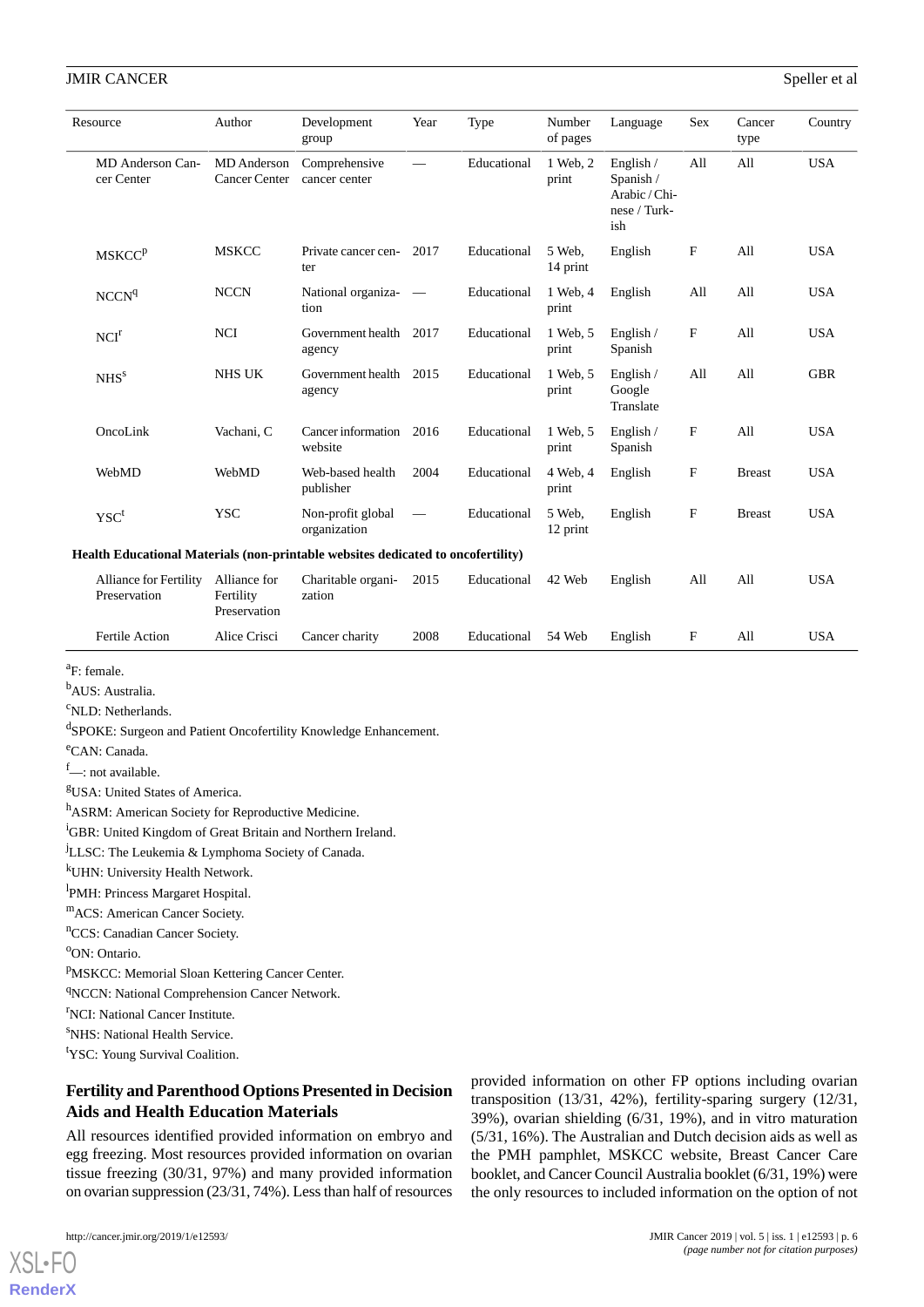pursuing FP or "wait and see." Nine resources (29%) provided no additional information on parenthood options after cancer treatment. The most commonly described parenthood options after treatment included egg donation (17/31, 55%), surrogacy (17/31, 55%), adoption (15/31, 48%), natural conception/having fertility testing completed (14/31, 45%), and embryo donation (13/31, 42%). Few resources listed no more children (6/31, 19%) or foster parenting (2/31, 6%) as parenthood options after cancer treatment. [Multimedia Appendix 3](#page-9-2) presents all fertility options listed in each resource.

# **Content and Sections in Decision Aids and Health Education Materials**

The Australian decision aid and Cancer Council Australia booklet were the most comprehensive resources covering a range of topics and included sections. These resources also contained the most pages, with 37 and 84 pages of content respectively. Only the decision aids from Australia and the Netherlands contained explicit values clarification methods. The values clarification method in the Australian decision aid is a personal worksheet with questions and a pros/cons list to identify the drawbacks and advantages for each fertility option [[49\]](#page-12-6). The Dutch decision aid includes a 5-point scale where patients indicate their preference towards a fertility option by sliding the scale from very negative to very positive [[51\]](#page-12-8).

Few resources contained information on fertility in women (10/31, 32%), with more focusing on infertility in women (13/31, 42%). Most resources included information on cancer treatments (22/31, 71%), an explanation on how the treatment impacts fertility (25/31, 81%) and fertility outcomes after

treatment (eg, reduced fertility, early menopause or immediate menopause) (21/31, 68%). Many resources also listed sources for patients to access more information (23/31, 74%). Finally, 11 resources (35%) contained references detailing the sources of evidence and 7 resources (23%) had a glossary of medical terms. [Multimedia Appendix 4](#page-9-3) lists the content for each decision support resource identified.

# **Quality Assessment of Decision Aids and Health Education Materials**

Each resource underwent a quality assessment [\(Multimedia](#page-10-15) [Appendix 5\)](#page-10-15). The Cohen kappa score indicated substantial interrater agreement for all reviewers (0.75 kappa score) [[42\]](#page-11-21). [Table 3](#page-7-0) outlines the highest rated decision aids and health education materials (printable and non-printable) based on the specific quality assessment used.

The decision aid quality assessment revealed that the Australian and Dutch decision aids met all the qualifying criteria, while the two option grids met most qualifying criteria (5/6, 83%). The Dutch decision aid met all certification criteria, while the Australian decision aid and Canadian option grid met most applicable certification criteria, (5/6, 83% and 4/6, 67% respectively), and the LIVESTRONG option grid met only one certification criteria (1/6, 17%). All decision aids met at minimum three of the applicable quality criteria, including the ability to compare features of available options, inclusion of outcome probabilities, and the event rates for the outcome probabilities. The Australian and Dutch decision aids met the most quality criteria, (19/23, 83% and 20/23, 87%, respectively), when compared to the option grids.

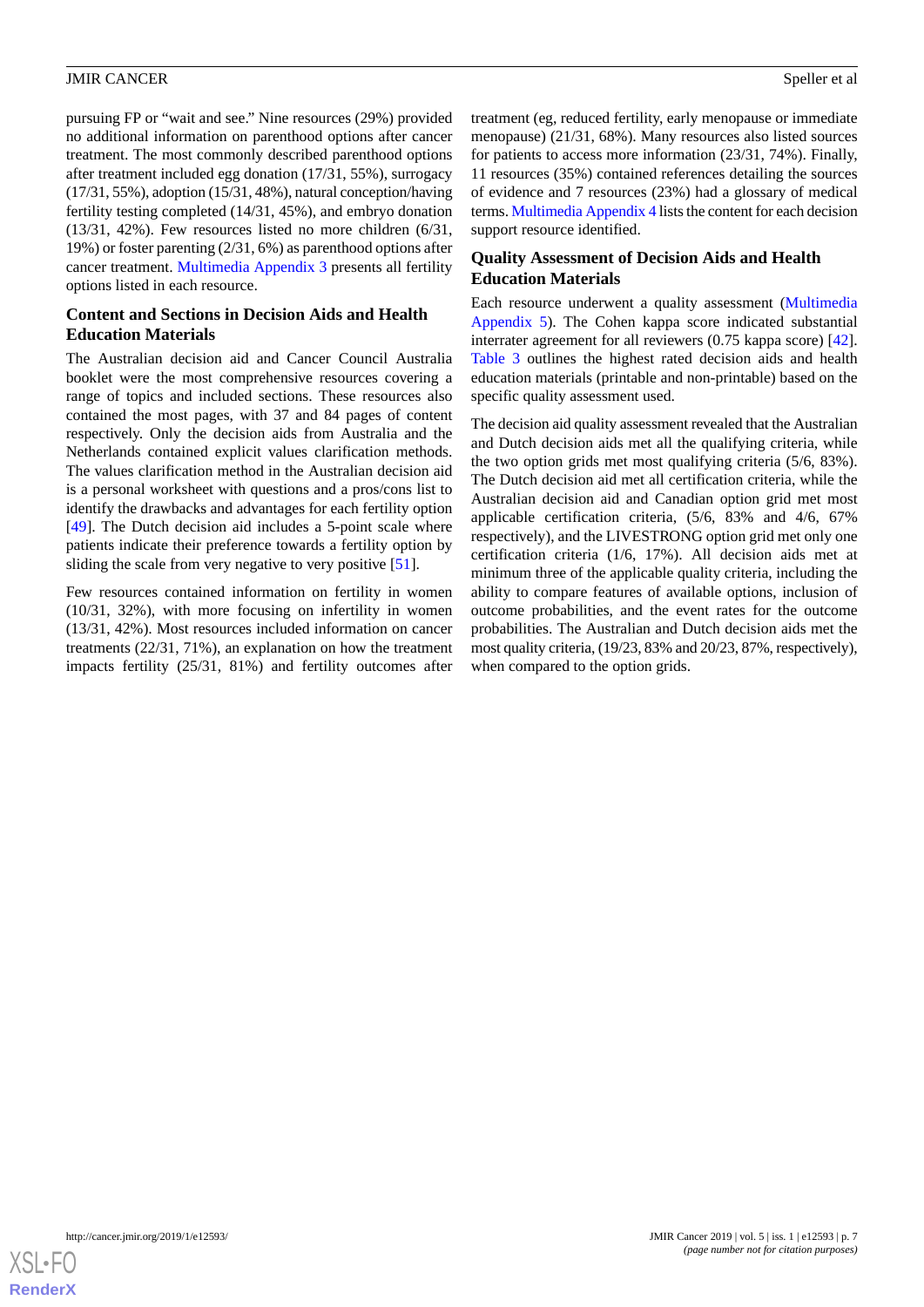<span id="page-7-0"></span>**Table 3.** High-quality oncofertility decision aids and health education materials based on International Patient Decision Aid Standards Collaboration (IPDAS), Patient Education Materials Assessment Tool (PEMAT), and Seven Quality Domains.

| Resource                                                                             | Quality assessment tool | Quality assessment rating                                                                       |  |  |  |  |  |
|--------------------------------------------------------------------------------------|-------------------------|-------------------------------------------------------------------------------------------------|--|--|--|--|--|
| <b>Decision aid</b>                                                                  |                         |                                                                                                 |  |  |  |  |  |
| Australian Decision Aid                                                              | <b>IPDAS</b>            | Qualifying criteria: 100%<br>$\bullet$<br>Certification criteria: 83%<br>Quality criteria: 83%  |  |  |  |  |  |
| Dutch Decision Aid                                                                   | <b>IPDAS</b>            | Qualifying criteria: 100%<br>$\bullet$<br>Certification criteria: 100%<br>Quality criteria: 87% |  |  |  |  |  |
| Health educational materials (printable handouts)                                    |                         |                                                                                                 |  |  |  |  |  |
| <b>Breast Cancer Care Booklet</b>                                                    | <b>PEMAT</b>            | Understandability score: 87%<br>$\bullet$<br>Actionability score: 80%<br>$\bullet$              |  |  |  |  |  |
| Cancer Council Australia Booklet                                                     | <b>PEMAT</b>            | Understandability score: 94%<br>$\bullet$<br>Actionability score: 80%<br>$\bullet$              |  |  |  |  |  |
| Health educational materials (printable website sections dedicated to oncofertility) |                         |                                                                                                 |  |  |  |  |  |
| <b>Canadian Cancer Society</b>                                                       | <b>PEMAT</b>            | Understandability score: 83%<br>$\bullet$<br>Actionability score: 80%                           |  |  |  |  |  |
| Memorial Sloan Kettering Cancer Center (MSKCC)                                       | <b>PEMAT</b>            | Understandability score: 80%<br>$\bullet$<br>Actionability score: 80%                           |  |  |  |  |  |
| Health educational materials (non-printable websites dedicated to oncofertility)     |                         |                                                                                                 |  |  |  |  |  |

| Alliance for Fertility Preservation | Seven Quality Domains | $\bullet$ 38/49 quality characteristics (76%) |
|-------------------------------------|-----------------------|-----------------------------------------------|
|                                     |                       |                                               |

Using PEMAT, five of the printable handouts and printable website sections dedicated to oncofertility shared the greatest actionability score (4/5, 80%) (ie, material was the most actionable for patients), including the Cancer Council Australia booklet, the Leukemia and Lymphoma Society factsheet, the Breast Cancer Care booklet, and the Breastcancer.org, Canadian Cancer Society, MD Anderson Cancer Center, and MSKCC websites. Six materials rated 80% or above on understandability (ie, material was more understandable for patients), including the Cancer Council Australia booklet (16/17, 94%), American Cancer Society (13/15, 87%), Breast Cancer Care booklet (13/15, 87%), Canadian Cancer Society website (10/12, 83%), the MSKCC website (12/15, 80%), and the National Cancer Institute website (12/15, 80%). More than half (64%) of the printable handouts and printable website sections dedicated to oncofertility scored 50% or below on the actionability, and 52% of these resources scored below 70% on the understandability. However, all materials used the active voice for most sentences, did not expect users to complete any calculations, did not contain material that distracted from the resources purpose, and presented the information in a logical sequence.

The interactive oncofertility dedicated websites had variable quality, meeting between 23 (47%) and 38 (76%) of the 49 possible criteria. Both websites contained technical elements such as information on the ownership of the site, clear statement about their objectives and target audience, transparency on funding, compliance with advertising rules, and geographic location of the site. Additionally, each website contained design elements such as scroll bars, subheadings and grouping of

[XSL](http://www.w3.org/Style/XSL)•FO **[RenderX](http://www.renderx.com/)**

information, a menu with listings, proper layout and typography, and correct presentation of content when viewed in a partial webpage window. For readability and usability, the websites had appropriate sentence construction, use of active voice for most sentences, and road signs to indicate next/previous topics, minimal downloading time, appropriate functionality to support content, and ease of navigation in finding the desired content. However, some aspects that neither website displayed included the date of creation/last update/technical maintenance, message alert when leaving the secure site, clear statement about the editorial review process, hierarchy of evidence clearly displayed, and interactive learning tools (eg, Web-based quiz).

Only five (16%) of the decision aids and health education materials were assessed at a reading level of grade 8 or below. All other resources ranged from a grade 8 to grade 12 and above readability level ([Multimedia Appendix 6\)](#page-10-16).

# *Discussion*

# **Principal Considerations**

This review identified and characterized 31 open access decision aids and health education materials of varying quality for use by women of reproductive age diagnosed with cancer and their providers. Of the identified resources, two decision aids from Australia [[49\]](#page-12-6) and the Netherlands [[51\]](#page-12-8), two printable handouts from the United Kingdom [[54\]](#page-12-11) and Australia [[55\]](#page-12-12), and two websites from Canada [\[56](#page-12-13)] and the United States [\[57](#page-12-14)[,58](#page-12-15)] rated as the highest quality. This review adds multiple new decision aids and health education materials for women of reproductive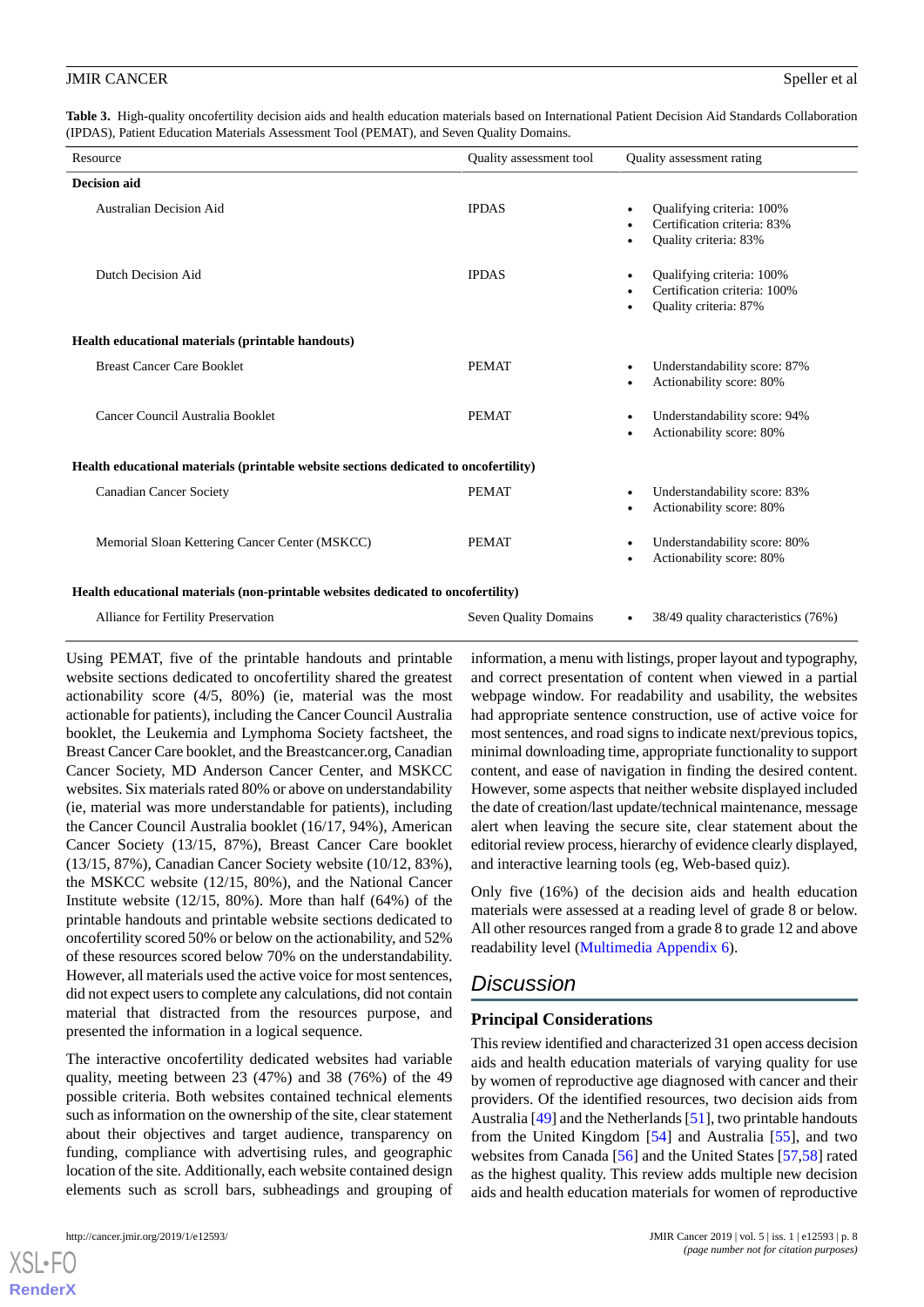age with cancer to the three Web-based health education materials from the United States identified by Kelvin et al in 2012 [[26\]](#page-11-5), and the one decision aid for early stage breast cancer patients (Australian decision aid [\[49](#page-12-6)]) identified in a 2016 review by Zdenkowski et al [[27\]](#page-11-6). Zdenkowski et al described a gap in oncofertility decision aids for young breast cancer patients, and this review revealed that decision aids are now available or under development for cancer patients in Canada, the Netherlands, Germany, Switzerland, the United States, and the United Kingdom. This review also expands on two recent reviews by de Man et al [[24\]](#page-11-3) and Mahmoodi et al [\[25](#page-11-4)] and further characterized the oncofertility decision aids and health education materials available for women of reproductive age diagnosed with cancer, extended the categorization and quality analysis by type of resource, and includes a quick reference list that practitioners can use to identify high-quality decision aids and health education materials to supplement fertility discussions and recommend to their patients. The creation and use of resources as an adjunct to fertility discussions with providers is strongly supported in the literature  $[8,19]$  $[8,19]$  $[8,19]$ . Additionally, this review highlighted the increased attention surrounding the topic of oncofertility in cancer patients as the search engine results more than doubled from 2014 to 2018.

While the number of resources has increased, this review found the quality of these resources could be enhanced. While more information is of benefit to patients and providers, developers should adhere to best practices, such as the IPDAS [[35\]](#page-11-14) when creating decision aids to ensure resources are high quality and usable by the target population and the Standards for Universal reporting of patient Decision Aid Evaluation (SUNDAE) checklist [\[59](#page-12-16)] when reporting on evaluations of decision aids. Additionally, only the IPDAS checklist evaluated if the decision aids underwent field testing with patients and providers. As the health educational materials were identified through the Web-based search, it was unclear if there had been any field testing of these materials with target users. Field testing is recommended by the IPDAS to ensure the information in the resource resonates with and is understood by the population of interest and does not cause any bias in decision making [[60\]](#page-12-17).

The Australian decision aid by Peate et al [[49\]](#page-12-6) and booklet by Cancer Council Australia [\[55](#page-12-12)] were the most comprehensive and detailed resources identified in our search. However, both resources were long, highlighting the tradeoff between comprehensiveness and ease of use in clinic for patients and providers. Longer resources may be more useful as a take-home resource since limited clinic time may result in the inability for patients and providers to fully review the resource and have in-depth fertility discussions. Yet, a challenge with comprehensive resources used by patients independently outside of clinic is the inability to guarantee that shared decision making occurs in follow-up consultations [[61\]](#page-12-18). In comparison, resources such as the Canadian option grid were specifically designed to be used as a concise in-clinic shared decision-making tool with patients and providers. However, effective use of these in-clinic resources requires the active involvement and engagement of providers [[62\]](#page-12-19). To ensure continued and proper use of in-clinic resources, providers must agree on need for the resource, use the resource in clinic regularly, and administer the resource

effectively to promote shared decision making with patients  $[62, 64]$  $[62, 64]$  $[62, 64]$ .

Women of reproductive age want fertility information and desire participation in discussions around FP prior to starting fertility-risking cancer treatment [\[65](#page-13-0)]. The risk of infertility from cancer treatment is of such importance to women that it can impact treatment decision making [\[66](#page-13-1)]. As such, patients' information needs are also important for providers to consider when deciding on the appropriate resource to provide as an adjunct to discussions. Some patients may benefit from shorter resources (eg, option grid or fact sheet) and more in-clinic shared decision making, whereas others may prefer more comprehensive resources that provide information on fertility, exposure to all available FP and parenthood options, and assistance in decision making. Additionally, some patients may benefit from both types of resources in clinic and to review independently or with their support person(s). This review identified a wide range of easily accessible resources, alleviating the barrier of lack of awareness on the available resources cited by providers [[21-](#page-11-1)[23](#page-11-2)]. Providers should promote the high quality and applicable resources to interested patients based on their identified information needs. Resource developers can also modify existing resources to improve their quality and meet the needs of their patient population. To enable use of the resources, developers should create a dissemination and education plan that is aligned with patients' needs and providers' practices to ensure accessibility and continued use [\[67](#page-13-2)].

Through the exploration of Web-based sources, the review was strengthened by the discovery of decision aids in development and resources not identified in previous reviews [[19](#page-10-14)[,27](#page-11-6),[68\]](#page-13-3). This review also included various resources created by academic centers, non-profit organizations, and charities for cancer patients accessible through a search engine query. While this review excluded resources designed solely for men, it is important to highlight that male-specific resources are also necessary to identify and evaluate. However, due to the differences in infertility risks and FP options between men and women [[69\]](#page-13-4), male resources should be characterized and evaluated in a separate review [\[70](#page-13-5)]. Only open access and English language resources were included. As such, resources not identified using the key search terms and phrases at the time of the search, resources in another language, or resources only accessible when logged on to an organization's network server may have been missed in this review. The characteristics of the resources including the content and the fertility options presented in this review may change as developers update them to reflect advances in the field of oncofertility.

We also conducted the Web-based search using one search engine (Google) in one location (Toronto, Ontario). Although different results may have been obtained with other search engines and in other geographic locations, the search was conducted at three different time points capturing search engine index changes. Additionally, the review of approximately 50 websites during each search ensured a broad range of potentially eligible websites and aimed to replicate the searching strategy of a patient recently diagnosed with cancer. Our search did not include fertility clinic information as the search strategy was not designed to capture fertility clinics globally and a targeted

 $XS$ -FO **[RenderX](http://www.renderx.com/)**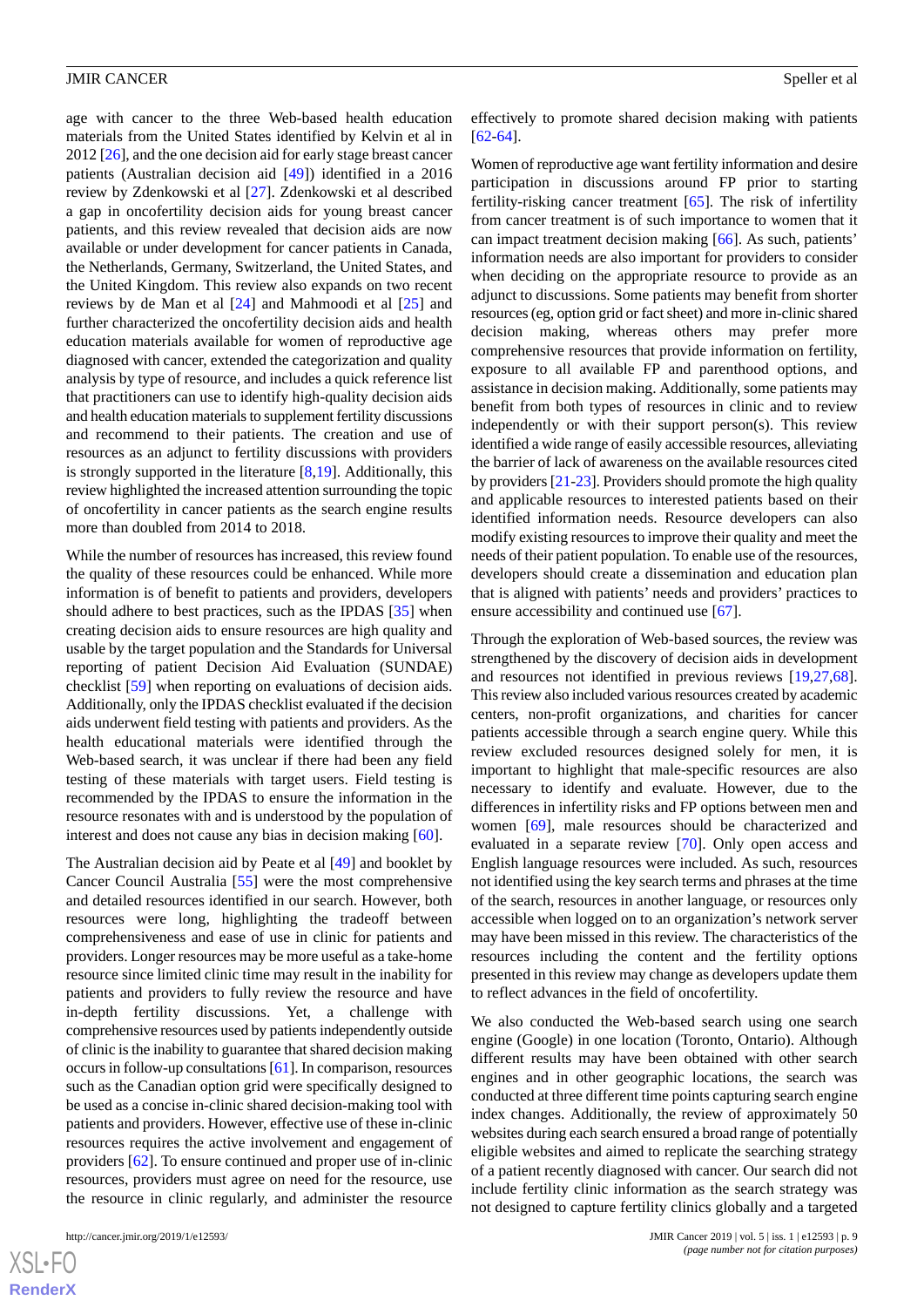search of fertility clinic information was out of scope for this review.

# **Practical Implications**

This review allowed for the comparison and quality assessment of decision aids and health education materials potentially accessed by women of reproductive age with a diagnosis of cancer or used by providers as an adjunct to clinical discussions. Applicable resources that align with the clinical population, local context, and patient information needs can be identified from this review. As such, we need to focus on enhancing the awareness and the access of these resources to ensure use and promotion of high-quality resources to patients who desire more information before fertility decision making and cancer treatment. The identified decision aids and health education materials can also be modified to enhance their quality and to meet the local needs of a clinic and patient population.

# **Conclusion**

Fertility preservation prior to cancer treatment is an important topic of discussion for women of reproductive age, and resources can help facilitate patient-provider discussions prior to fertility-risking treatment. This review identified 31 oncofertility decision aids and health education materials that are publicly available. The quality assessments revealed the resources are of varying quality, which indicates that there is room for improvement for many of these resources. As further resources are developed to fill an information gap, developers should adhere to patient education best practices during development to ensure a high-quality tool. Field testing should also be completed by stakeholders of the resource prior to publication of the content on the Web.

## **Acknowledgments**

This research was funded by the Canadian Cancer Society (grant #702601). The funding agency did not have a role in the conduct of this review. The authors had full responsibility for the identification and reporting of decision aids and health education materials.

We would like to thank the Information Specialists, Teruko Kishibe and Bridget Morant, at the Scotia Bank Health Sciences Library, Li Ki Shing Knowledge Institute, St. Michael's Hospital, for performing the database search presented in this systematic review.

## **Authors' Contributions**

BS participated in the search for articles, selection of articles, data abstraction, quality assessment, and drafting of the manuscript. SM contributed to the design of the systematic review, search for articles, selection of articles, quality assessment, and drafting of the manuscript. CD participated in the design of the systematic review, quality assessment, and drafting of the manuscript. LP contributed to the systematic review data abstraction. TL assisted with selection of articles, quality assessment, and drafting of the manuscript. NB conducted the design of the study and assisted in drafting of the manuscript. All authors read and approved the final manuscript.

# <span id="page-9-0"></span>**Conflicts of Interest**

None declared.

# **Multimedia Appendix 1**

<span id="page-9-1"></span>Search strategy (MEDLINE) used to retrieve records from January 1994 to April 2018 reporting oncofertility decision aids and health education materials.

[[PDF File \(Adobe PDF File\), 39KB-Multimedia Appendix 1](https://jmir.org/api/download?alt_name=cancer_v5i1e12593_app1.pdf&filename=5b2b7b97c9c3e772feeb9bd703bd0da0.pdf)]

# <span id="page-9-2"></span>**Multimedia Appendix 2**

Online sources searched.

[[PDF File \(Adobe PDF File\), 43KB-Multimedia Appendix 2](https://jmir.org/api/download?alt_name=cancer_v5i1e12593_app2.pdf&filename=f97323bc5070f3709f596846510ba61c.pdf)]

# <span id="page-9-3"></span>**Multimedia Appendix 3**

Fertility and parenthood options in oncofertility decision aids and health education materials.

[[PDF File \(Adobe PDF File\), 257KB-Multimedia Appendix 3](https://jmir.org/api/download?alt_name=cancer_v5i1e12593_app3.pdf&filename=a0a291ce875be1eca722625c16804f6a.pdf)]

# **Multimedia Appendix 4**

Content and sections in the oncofertility decision aids and health education materials.

[[PDF File \(Adobe PDF File\), 273KB-Multimedia Appendix 4](https://jmir.org/api/download?alt_name=cancer_v5i1e12593_app4.pdf&filename=98f697e5bf244bda6bb2d1f8ab11f490.pdf)]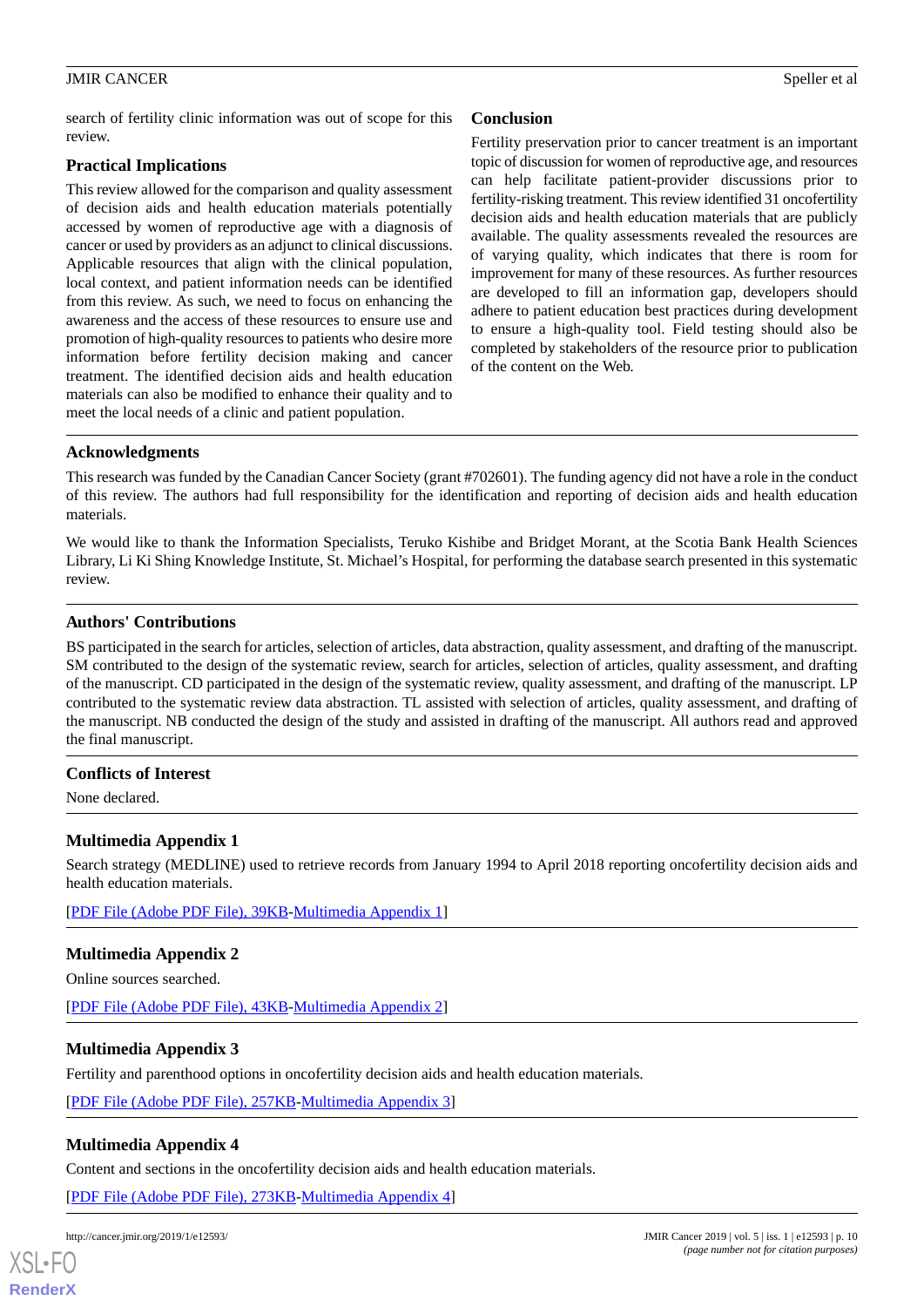# <span id="page-10-15"></span>**Multimedia Appendix 5**

Quality assessments of the oncofertility decision aids and health education materials.

<span id="page-10-16"></span>[[PDF File \(Adobe PDF File\), 520KB-Multimedia Appendix 5](https://jmir.org/api/download?alt_name=cancer_v5i1e12593_app5.pdf&filename=1a0ee827b187b226d1f22a67da573079.pdf)]

# **Multimedia Appendix 6**

Readability level of the oncofertility decision aids and health education materials using the Flesch-Kincaid Grade Level test.

[[PDF File \(Adobe PDF File\), 34KB-Multimedia Appendix 6](https://jmir.org/api/download?alt_name=cancer_v5i1e12593_app6.pdf&filename=099939bb55b290f337609a0d0b3bb804.pdf)]

# <span id="page-10-0"></span>**References**

- 1. Fleischer RT, Vollenhoven BJ, Weston GC. The effects of chemotherapy and radiotherapy on fertility in premenopausal women. Obstet Gynecol Surv 2011 Apr;66(4):248-254. [doi: [10.1097/OGX.0b013e318224e97b](http://dx.doi.org/10.1097/OGX.0b013e318224e97b)] [Medline: [21756407](http://www.ncbi.nlm.nih.gov/entrez/query.fcgi?cmd=Retrieve&db=PubMed&list_uids=21756407&dopt=Abstract)]
- <span id="page-10-1"></span>2. Blumenfeld Z. Chemotherapy and fertility. Best Pract Res Clin Obstet Gynaecol 2012 Jun;26(3):379-390. [doi: [10.1016/j.bpobgyn.2011.11.008\]](http://dx.doi.org/10.1016/j.bpobgyn.2011.11.008) [Medline: [22281514](http://www.ncbi.nlm.nih.gov/entrez/query.fcgi?cmd=Retrieve&db=PubMed&list_uids=22281514&dopt=Abstract)]
- <span id="page-10-2"></span>3. Lee SJ, Schover LR, Partridge AH, Patrizio P, Wallace WH, Hagerty K, American Society of Clinical Oncology. American Society of Clinical Oncology recommendations on fertility preservation in cancer patients. J Clin Oncol 2006 Jun 20;24(18):2917-2931. [doi: [10.1200/JCO.2006.06.5888](http://dx.doi.org/10.1200/JCO.2006.06.5888)] [Medline: [16651642\]](http://www.ncbi.nlm.nih.gov/entrez/query.fcgi?cmd=Retrieve&db=PubMed&list_uids=16651642&dopt=Abstract)
- <span id="page-10-3"></span>4. Burstein HJ, Temin S, Anderson H, Buchholz TA, Davidson NE, Gelmon KE, et al. Adjuvant endocrine therapy for women with hormone receptor-positive breast cancer: american society of clinical oncology clinical practice guideline focused update. J Clin Oncol 2014 Jul 20;32(21):2255-2269 [[FREE Full text](http://europepmc.org/abstract/MED/24868023)] [doi: [10.1200/JCO.2013.54.2258](http://dx.doi.org/10.1200/JCO.2013.54.2258)] [Medline: [24868023\]](http://www.ncbi.nlm.nih.gov/entrez/query.fcgi?cmd=Retrieve&db=PubMed&list_uids=24868023&dopt=Abstract)
- <span id="page-10-4"></span>5. Lambertini M, Del Mastro L, Pescio MC, Andersen CY, Azim HA, Peccatori FA, et al. Cancer and fertility preservation: international recommendations from an expert meeting. BMC Med 2016 Jan 04;14:1 [[FREE Full text](https://bmcmedicine.biomedcentral.com/articles/10.1186/s12916-015-0545-7)] [doi: [10.1186/s12916-015-0545-7\]](http://dx.doi.org/10.1186/s12916-015-0545-7) [Medline: [26728489](http://www.ncbi.nlm.nih.gov/entrez/query.fcgi?cmd=Retrieve&db=PubMed&list_uids=26728489&dopt=Abstract)]
- <span id="page-10-6"></span><span id="page-10-5"></span>6. O'Connor AM, Légaré F, Stacey D. Risk communication in practice: the contribution of decision aids. BMJ 2003 Sep 27;327(7417):736-740 [[FREE Full text](http://europepmc.org/abstract/MED/14512487)] [doi: [10.1136/bmj.327.7417.736\]](http://dx.doi.org/10.1136/bmj.327.7417.736) [Medline: [14512487\]](http://www.ncbi.nlm.nih.gov/entrez/query.fcgi?cmd=Retrieve&db=PubMed&list_uids=14512487&dopt=Abstract)
- <span id="page-10-7"></span>7. Woodruff T, Snyder KA. Oncofertility: Fertility Preservation For Cancer Survivors (Cancer Treatment And Research). New York, NY: Springer US; 2007.
- <span id="page-10-8"></span>8. Ronn R, Holzer HEG. Oncofertility in Canada: an overview of Canadian practice and suggested action plan. Curr Oncol 2013 Oct;20(5):e465-e474 [[FREE Full text](http://www.current-oncology.com/index.php/oncology/article/view/1361/1247)] [doi: [10.3747/co.20.1361](http://dx.doi.org/10.3747/co.20.1361)] [Medline: [24155643\]](http://www.ncbi.nlm.nih.gov/entrez/query.fcgi?cmd=Retrieve&db=PubMed&list_uids=24155643&dopt=Abstract)
- <span id="page-10-9"></span>9. Charles C, Gafni A, Whelan T. Shared decision-making in the medical encounter: what does it mean? (or it takes at least two to tango). Soc Sci Med 1997 Mar;44(5):681-692. [Medline: [9032835](http://www.ncbi.nlm.nih.gov/entrez/query.fcgi?cmd=Retrieve&db=PubMed&list_uids=9032835&dopt=Abstract)]
- <span id="page-10-10"></span>10. Oshima Lee E, Emanuel EJ. Shared decision making to improve care and reduce costs. N Engl J Med 2013 Jan 03;368(1):6-8. [doi: [10.1056/NEJMp1209500](http://dx.doi.org/10.1056/NEJMp1209500)] [Medline: [23281971](http://www.ncbi.nlm.nih.gov/entrez/query.fcgi?cmd=Retrieve&db=PubMed&list_uids=23281971&dopt=Abstract)]
- <span id="page-10-11"></span>11. Thewes B, Meiser B, Taylor A, Phillips K, Pendlebury S, Capp A, et al. Fertility- and Menopause-Related Information Needs of Younger Women With a Diagnosis of Early Breast Cancer. JCO 2005 Aug;23(22):5155-5165. [doi: [10.1200/jco.2005.07.773](http://dx.doi.org/10.1200/jco.2005.07.773)]
- 12. Thewes B, Meiser B, Rickard J, Friedlander M. The fertility- and menopause-related information needs of younger women with a diagnosis of breast cancer: a qualitative study. Psychooncology 2003;12(5):500-511. [doi: [10.1002/pon.685\]](http://dx.doi.org/10.1002/pon.685) [Medline: [12833562](http://www.ncbi.nlm.nih.gov/entrez/query.fcgi?cmd=Retrieve&db=PubMed&list_uids=12833562&dopt=Abstract)]
- <span id="page-10-12"></span>13. Jones G, Hughes J, Mahmoodi N, Smith E, Skull J, Ledger W. What factors hinder the decision-making process for women with cancer and contemplating fertility preservation treatment? Hum Reprod Update 2017 Dec 01;23(4):433-457. [doi: [10.1093/humupd/dmx009](http://dx.doi.org/10.1093/humupd/dmx009)] [Medline: [28510760\]](http://www.ncbi.nlm.nih.gov/entrez/query.fcgi?cmd=Retrieve&db=PubMed&list_uids=28510760&dopt=Abstract)
- <span id="page-10-13"></span>14. Yee S, Buckett W, Campbell S, Yanofsky R, Barr R. A national study of the provision of oncofertility services to female patients in Canada. J Obstet Gynaecol Can 2012 Sep;34(9):849-858. [doi: [10.1016/S1701-2163\(16\)35384-1](http://dx.doi.org/10.1016/S1701-2163(16)35384-1)] [Medline: [22971454](http://www.ncbi.nlm.nih.gov/entrez/query.fcgi?cmd=Retrieve&db=PubMed&list_uids=22971454&dopt=Abstract)]
- 15. Benedict C, Thom B, Friedman D, Diotallevi D, Pottenger E, Raghunathan N, et al. Young adult female cancer survivors' unmet information needs and reproductive concerns contribute to decisional conflict regarding posttreatment fertility preservation. Cancer 2016 Dec 01;122(13):2101-2109 [[FREE Full text](https://doi.org/10.1002/cncr.29917)] [doi: [10.1002/cncr.29917](http://dx.doi.org/10.1002/cncr.29917)] [Medline: [27213483\]](http://www.ncbi.nlm.nih.gov/entrez/query.fcgi?cmd=Retrieve&db=PubMed&list_uids=27213483&dopt=Abstract)
- 16. Godolphin W. Shared decision-making. Healthc Q 2009;12 Spec No Patient:e186-e190 [\[FREE Full text\]](http://www.longwoods.com/product.php?productid=20947) [Medline: [19667767\]](http://www.ncbi.nlm.nih.gov/entrez/query.fcgi?cmd=Retrieve&db=PubMed&list_uids=19667767&dopt=Abstract)
- <span id="page-10-14"></span>17. Yee S. Factors associated with the receipt of fertility preservation services along the decision-making pathway in young Canadian female cancer patients. J Assist Reprod Genet 2016 Feb;33(2):265-280 [[FREE Full text](http://europepmc.org/abstract/MED/26560157)] [doi: [10.1007/s10815-015-0608-x\]](http://dx.doi.org/10.1007/s10815-015-0608-x) [Medline: [26560157](http://www.ncbi.nlm.nih.gov/entrez/query.fcgi?cmd=Retrieve&db=PubMed&list_uids=26560157&dopt=Abstract)]
- 18. Ehrbar V, Urech C, Alder J, Harringer K, Zanetti Dällenbach R, Rochlitz C, et al. Decision-making about fertility preservation-qualitative data on young cancer patients' attitudes and needs. Arch Womens Ment Health 2016 Dec;19(4):695-699. [doi: [10.1007/s00737-016-0604-x\]](http://dx.doi.org/10.1007/s00737-016-0604-x) [Medline: [26802020\]](http://www.ncbi.nlm.nih.gov/entrez/query.fcgi?cmd=Retrieve&db=PubMed&list_uids=26802020&dopt=Abstract)
- 19. Quinn G, Vadaparampil S, Sehovic I, Clayman M. Patient and family tools to aid in education and decision-making about oncofertility. Oncofertility Communication. New York, NY: Springer; 2014:35-47.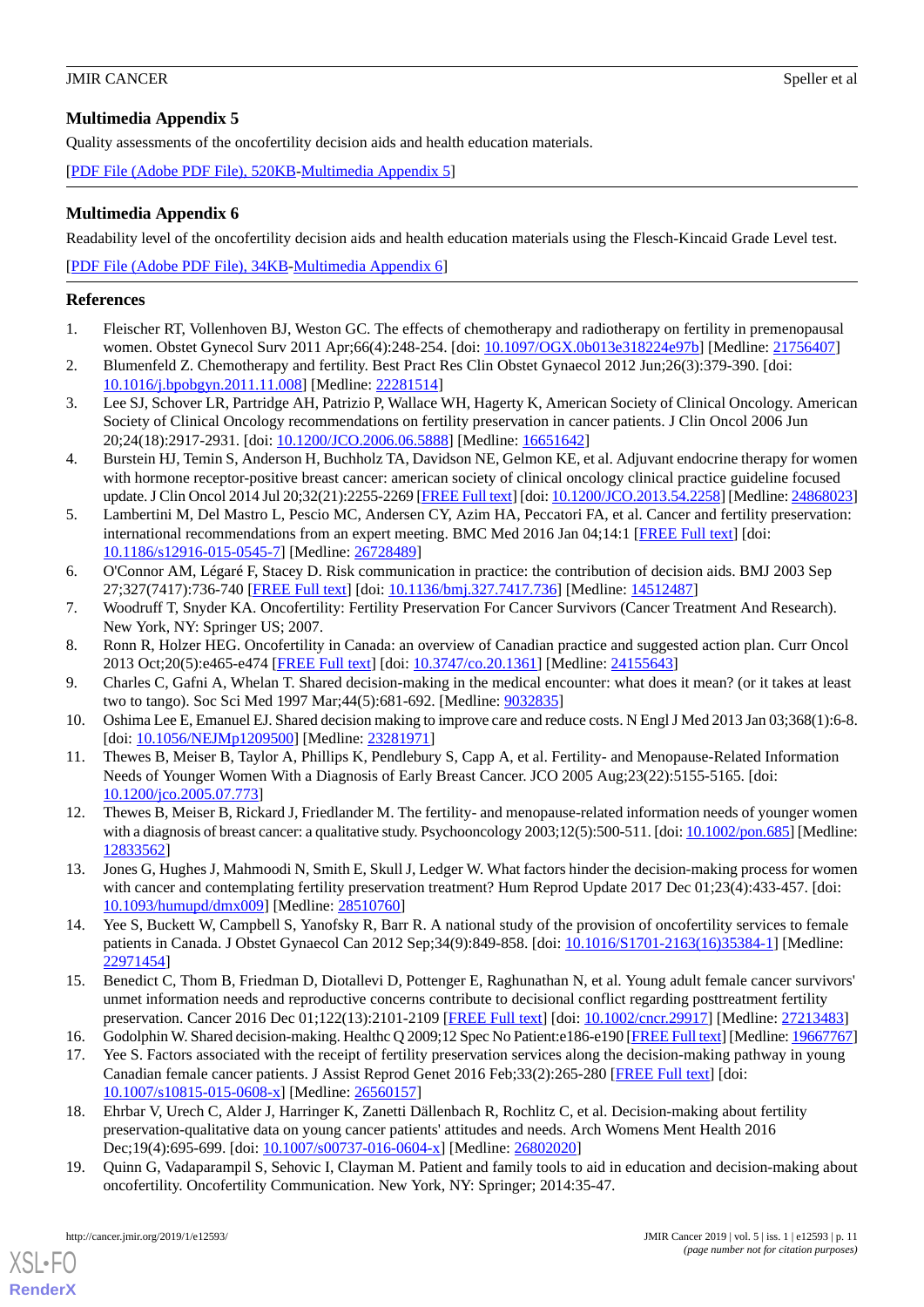- <span id="page-11-0"></span>20. Baysal Ö, Bastings L, Beerendonk C, Postma S, IntHout J, Verhaak C, et al. Decision-making in female fertility preservation is balancing the expected burden of fertility preservation treatment and the wish to conceive. Hum Reprod 2015 Jul;30(7):1625-1634. [doi: [10.1093/humrep/dev116\]](http://dx.doi.org/10.1093/humrep/dev116) [Medline: [26034191\]](http://www.ncbi.nlm.nih.gov/entrez/query.fcgi?cmd=Retrieve&db=PubMed&list_uids=26034191&dopt=Abstract)
- <span id="page-11-1"></span>21. King L, Quinn GP, Vadaparampil ST, Gwede CK, Miree CA, Wilson C, et al. Oncology nurses' perceptions of barriers to discussion of fertility preservation with patients with cancer. Clin J Oncol Nurs 2008 Jun;12(3):467-476. [doi: [10.1188/08.CJON.467-476](http://dx.doi.org/10.1188/08.CJON.467-476)] [Medline: [18515245\]](http://www.ncbi.nlm.nih.gov/entrez/query.fcgi?cmd=Retrieve&db=PubMed&list_uids=18515245&dopt=Abstract)
- <span id="page-11-2"></span>22. Vadaparampil S, Quinn G, King L, Wilson C, Nieder M. Barriers to fertility preservation among pediatric oncologists. Patient Educ Couns 2008 Sep;72(3):402-410. [doi: [10.1016/j.pec.2008.05.013](http://dx.doi.org/10.1016/j.pec.2008.05.013)] [Medline: [18621502\]](http://www.ncbi.nlm.nih.gov/entrez/query.fcgi?cmd=Retrieve&db=PubMed&list_uids=18621502&dopt=Abstract)
- <span id="page-11-3"></span>23. Quinn G, Vadaparampil S, Fertility Preservation Research Group. Fertility preservation and adolescent/young adult cancer patients: physician communication challenges. J Adolesc Health 2009 Apr;44(4):394-400. [doi: [10.1016/j.jadohealth.2008.08.014](http://dx.doi.org/10.1016/j.jadohealth.2008.08.014)] [Medline: [19306799](http://www.ncbi.nlm.nih.gov/entrez/query.fcgi?cmd=Retrieve&db=PubMed&list_uids=19306799&dopt=Abstract)]
- <span id="page-11-4"></span>24. de Man AM, Rashedi A, Nelen W, Anazodo A, Rademaker A, de Roo S, et al. Female fertility in the cancer setting: availability and quality of online health information. Hum Fertil (Camb) 2018 Sep 19:1-9. [doi: [10.1080/14647273.2018.1506891\]](http://dx.doi.org/10.1080/14647273.2018.1506891) [Medline: [30230389\]](http://www.ncbi.nlm.nih.gov/entrez/query.fcgi?cmd=Retrieve&db=PubMed&list_uids=30230389&dopt=Abstract)
- <span id="page-11-5"></span>25. Mahmoodi N, Bekker HL, King NV, Hughes J, Jones GL, Cancer, FertilityMe research team. Are publicly available internet resources enabling women to make informed fertility preservation decisions before starting cancer treatment: an environmental scan? BMC Med Inform Decis Mak 2018 Dec 19;18(1):104 [\[FREE Full text\]](https://bmcmedinformdecismak.biomedcentral.com/articles/10.1186/s12911-018-0698-3) [doi: [10.1186/s12911-018-0698-3\]](http://dx.doi.org/10.1186/s12911-018-0698-3) [Medline: [30453942](http://www.ncbi.nlm.nih.gov/entrez/query.fcgi?cmd=Retrieve&db=PubMed&list_uids=30453942&dopt=Abstract)]
- <span id="page-11-6"></span>26. Kelvin JF, Kroon L, Ogle SK. Fertility preservation for patients with cancer. Clin J Oncol Nurs 2012 Apr;16(2):205-210 [[FREE Full text](https://store.ons.org/article/find?doi=10.1188/12.CJON.205-210)] [doi: [10.1188/12.CJON.205-210](http://dx.doi.org/10.1188/12.CJON.205-210)] [Medline: [22459530\]](http://www.ncbi.nlm.nih.gov/entrez/query.fcgi?cmd=Retrieve&db=PubMed&list_uids=22459530&dopt=Abstract)
- <span id="page-11-7"></span>27. Zdenkowski N, Butow P, Tesson S, Boyle F. A systematic review of decision aids for patients making a decision about treatment for early breast cancer. Breast 2016 Apr;26:31-45. [doi: [10.1016/j.breast.2015.12.007\]](http://dx.doi.org/10.1016/j.breast.2015.12.007) [Medline: [27017240](http://www.ncbi.nlm.nih.gov/entrez/query.fcgi?cmd=Retrieve&db=PubMed&list_uids=27017240&dopt=Abstract)]
- <span id="page-11-8"></span>28. Rains S. Perceptions of traditional information sources and use of the world wide web to seek health information: findings from the health information national trends survey. J Health Commun 2007;12(7):667-680. [doi: [10.1080/10810730701619992\]](http://dx.doi.org/10.1080/10810730701619992) [Medline: [17934943\]](http://www.ncbi.nlm.nih.gov/entrez/query.fcgi?cmd=Retrieve&db=PubMed&list_uids=17934943&dopt=Abstract)
- <span id="page-11-10"></span><span id="page-11-9"></span>29. Kim J, Deal AM, Balthazar U, Kondapalli LA, Gracia C, Mersereau JE. Fertility preservation consultation for women with cancer: are we helping patients make high-quality decisions? Reprod Biomed Online 2013 Jul;27(1):96-103. [doi: [10.1016/j.rbmo.2013.03.004\]](http://dx.doi.org/10.1016/j.rbmo.2013.03.004) [Medline: [23669017](http://www.ncbi.nlm.nih.gov/entrez/query.fcgi?cmd=Retrieve&db=PubMed&list_uids=23669017&dopt=Abstract)]
- <span id="page-11-12"></span><span id="page-11-11"></span>30. Google. URL:<http://www.google.com/> [accessed 2018-03-13] [\[WebCite Cache ID 78XL7qAMb\]](http://www.webcitation.org/

                                78XL7qAMb)
- 31. NetMarketShare. 2017. Search Engine Market Share URL: <https://netmarketshare.com/> [accessed 2018-10-22] [\[WebCite](http://www.webcitation.org/

                 73O6kPkhP) [Cache ID 73O6kPkhP](http://www.webcitation.org/

                                73O6kPkhP)]
- <span id="page-11-13"></span>32. ClinicalTrials.gov. URL:<https://clinicaltrials.gov/> [accessed 2018-03-13] [[WebCite Cache ID 78YpNVp72](http://www.webcitation.org/

                                78YpNVp72)]
- 33. Eysenbach G, Köhler C. How do consumers search for and appraise health information on the world wide web? Qualitative study using focus groups, usability tests, and in-depth interviews. BMJ 2002 Mar 09;324(7337):573-577 [\[FREE Full text](http://europepmc.org/abstract/MED/11884321)] [doi: [10.1136/bmj.324.7337.573](http://dx.doi.org/10.1136/bmj.324.7337.573)] [Medline: [11884321](http://www.ncbi.nlm.nih.gov/entrez/query.fcgi?cmd=Retrieve&db=PubMed&list_uids=11884321&dopt=Abstract)]
- <span id="page-11-15"></span><span id="page-11-14"></span>34. Stacey D, Légaré F, Col NF, Bennett CL, Barry MJ, Eden K, et al. Decision aids for people facing health treatment or screening decisions. Cochrane Database Syst Rev 2014 Jan 28(1):CD001431. [doi: [10.1002/14651858.CD001431.pub4\]](http://dx.doi.org/10.1002/14651858.CD001431.pub4) [Medline: [24470076](http://www.ncbi.nlm.nih.gov/entrez/query.fcgi?cmd=Retrieve&db=PubMed&list_uids=24470076&dopt=Abstract)]
- <span id="page-11-16"></span>35. Elwyn G, O'Connor A, Stacey D, Volk R, Edwards A, Coulter A, International Patient Decision Aids Standards (IPDAS) Collaboration. Developing a quality criteria framework for patient decision aids: online international Delphi consensus process. BMJ 2006 Aug 26;333(7565):417 [[FREE Full text](http://europepmc.org/abstract/MED/16908462)] [doi: [10.1136/bmj.38926.629329.AE](http://dx.doi.org/10.1136/bmj.38926.629329.AE)] [Medline: [16908462\]](http://www.ncbi.nlm.nih.gov/entrez/query.fcgi?cmd=Retrieve&db=PubMed&list_uids=16908462&dopt=Abstract)
- <span id="page-11-17"></span>36. Shoemaker S, Wolf M, Brach C. Development of the Patient Education Materials Assessment Tool (PEMAT): a new measure of understandability and actionability for print and audiovisual patient information. Patient Educ Couns 2014 Sep;96(3):395-403 [[FREE Full text](http://europepmc.org/abstract/MED/24973195)] [doi: [10.1016/j.pec.2014.05.027](http://dx.doi.org/10.1016/j.pec.2014.05.027)] [Medline: [24973195](http://www.ncbi.nlm.nih.gov/entrez/query.fcgi?cmd=Retrieve&db=PubMed&list_uids=24973195&dopt=Abstract)]
- <span id="page-11-18"></span>37. Légaré F, Hébert J, Goh L, Lewis KB, Leiva Portocarrero ME, Robitaille H, et al. Do choosing wisely tools meet criteria for patient decision aids? A descriptive analysis of patient materials. BMJ Open 2016 Dec 26;6(8):e011918 [[FREE Full](http://bmjopen.bmj.com/cgi/pmidlookup?view=long&pmid=27566638) [text](http://bmjopen.bmj.com/cgi/pmidlookup?view=long&pmid=27566638)] [doi: [10.1136/bmjopen-2016-011918\]](http://dx.doi.org/10.1136/bmjopen-2016-011918) [Medline: [27566638](http://www.ncbi.nlm.nih.gov/entrez/query.fcgi?cmd=Retrieve&db=PubMed&list_uids=27566638&dopt=Abstract)]
- <span id="page-11-19"></span>38. Volk RJ, Llewellyn-Thomas H, Stacey D, Elwyn G. Ten years of the International Patient Decision Aid Standards Collaboration: evolution of the core dimensions for assessing the quality of patient decision aids. BMC Med Inform Decis Mak 2013;13 Suppl 2:S1 [[FREE Full text](https://bmcmedinformdecismak.biomedcentral.com/articles/10.1186/1472-6947-13-S2-S1)] [doi: [10.1186/1472-6947-13-S2-S1](http://dx.doi.org/10.1186/1472-6947-13-S2-S1)] [Medline: [24624947\]](http://www.ncbi.nlm.nih.gov/entrez/query.fcgi?cmd=Retrieve&db=PubMed&list_uids=24624947&dopt=Abstract)
- <span id="page-11-21"></span><span id="page-11-20"></span>39. Joseph-Williams N, Newcombe R, Politi M, Durand M, Sivell S, Stacey D, et al. Toward Minimum Standards for Certifying Patient Decision Aids: A Modified Delphi Consensus Process. Med Decis Making 2014 Dec;34(6):699-710. [doi: [10.1177/0272989X13501721](http://dx.doi.org/10.1177/0272989X13501721)] [Medline: [23963501\]](http://www.ncbi.nlm.nih.gov/entrez/query.fcgi?cmd=Retrieve&db=PubMed&list_uids=23963501&dopt=Abstract)
- 40. Eysenbach G, Powell J, Kuss O, Sa ER. Empirical studies assessing the quality of health information for consumers on the world wide web: a systematic review. JAMA 2002;287(20):2691-2700. [Medline: [12020305\]](http://www.ncbi.nlm.nih.gov/entrez/query.fcgi?cmd=Retrieve&db=PubMed&list_uids=12020305&dopt=Abstract)
- 41. Vachani C. OncoLink. 2016. Female Fertility and Cancer Treatment URL: [https://www.oncolink.org/support/](https://www.oncolink.org/support/sexuality-fertility/fertility/female-fertility-and-cancer-treatment) [sexuality-fertility/fertility/female-fertility-and-cancer-treatment](https://www.oncolink.org/support/sexuality-fertility/fertility/female-fertility-and-cancer-treatment) [accessed 2016-08-10] [\[WebCite Cache ID 73O79g27J](http://www.webcitation.org/

                                73O79g27J)]
- 42. Cohen J. A Coefficient of Agreement for Nominal Scales. Edu Psychol Meas 1960;20(1):37-46. [doi: [10.1177/001316446002000104\]](http://dx.doi.org/10.1177/001316446002000104)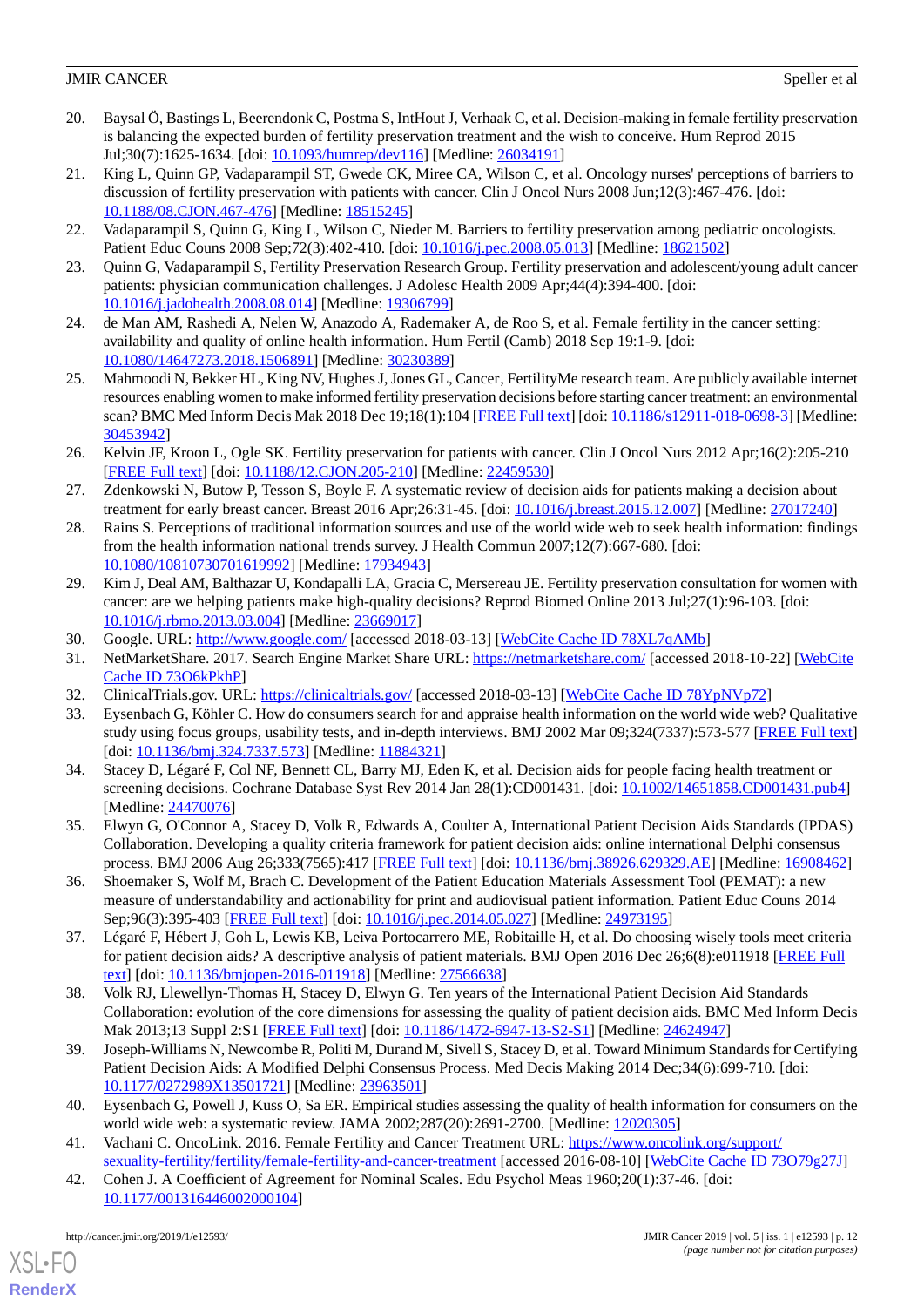- <span id="page-12-0"></span>43. PRISMA: Preferred Reporting Items for Systematic Reviews and Meta-Analyses. URL:<http://www.prisma-statement.org/> [accessed 2019-05-27] [\[WebCite Cache ID 78gdremxa\]](http://www.webcitation.org/

                                78gdremxa)
- <span id="page-12-1"></span>44. University Hospital, Basel, Switzerland. Decisional Conflict of Young Cancer Patients With Regard to Fertility Preservation.: ClinicalTrials.gov URL:<https://clinicaltrials.gov/show/NCT02404883> [accessed 2016-08-17] [\[WebCite Cache ID](http://www.webcitation.org/

                                78YqVZAdQ) [78YqVZAdQ\]](http://www.webcitation.org/

                                78YqVZAdQ)
- <span id="page-12-2"></span>45. Jones G. Development and Evaluation of a Fertility Preservation Patient Decision Aid for Women With Cancer.: ClinicalTrials.gov URL:<https://clinicaltrials.gov/show/NCT02753296> [accessed 2018-03-13] [\[WebCite Cache ID](http://www.webcitation.org/

                                78YqoWDzH) [78YqoWDzH](http://www.webcitation.org/

                                78YqoWDzH)]
- <span id="page-12-4"></span><span id="page-12-3"></span>46. MD Anderson Cancer Center. Patient-Centered Decision Counseling for Women at Risk of Cancer-Related Infertility.: ClinicalTrials.gov URL:<https://clinicaltrials.gov/show/NCT03141437> [accessed 2019-05-23] [\[WebCite Cache ID 78aiA7i3Q\]](http://www.webcitation.org/

                                78aiA7i3Q)
- <span id="page-12-5"></span>47. Woodard TL, Hoffman AS, Covarrubias LA, Holman D, Schover L, Bradford A, et al. The Pathways fertility preservation decision aid website for women with cancer: development and field testing. J Cancer Surviv 2018 Dec;12(1):101-114. [doi: [10.1007/s11764-017-0649-5\]](http://dx.doi.org/10.1007/s11764-017-0649-5) [Medline: [29034438](http://www.ncbi.nlm.nih.gov/entrez/query.fcgi?cmd=Retrieve&db=PubMed&list_uids=29034438&dopt=Abstract)]
- <span id="page-12-6"></span>48. Ehrbar V, Urech C, Rochlitz C, Dällenbach RZ, Moffat R, Stiller R, et al. Fertility Preservation in Young Female Cancer Patients: Development and Pilot Testing of an Online Decision Aid. J Adolesc Young Adult Oncol 2018 Dec;7(1):30-36. [doi: [10.1089/jayao.2017.0047\]](http://dx.doi.org/10.1089/jayao.2017.0047) [Medline: [28759303\]](http://www.ncbi.nlm.nih.gov/entrez/query.fcgi?cmd=Retrieve&db=PubMed&list_uids=28759303&dopt=Abstract)
- <span id="page-12-7"></span>49. Peate M, Meiser B, Friedlander M, Saunders C, Martinello R, Wakefield CE, et al. Development and pilot testing of a fertility decision aid for young women diagnosed with early breast cancer. Breast J 2011;17(1):112-114. [doi: [10.1111/j.1524-4741.2010.01033.x\]](http://dx.doi.org/10.1111/j.1524-4741.2010.01033.x) [Medline: [21129095\]](http://www.ncbi.nlm.nih.gov/entrez/query.fcgi?cmd=Retrieve&db=PubMed&list_uids=21129095&dopt=Abstract)
- <span id="page-12-8"></span>50. Peate M. Cancer Knowledge Network. 2016. Making good fertility preservation decisions: tools for women with breast cancer URL:<https://cancerkn.com/making-good-fertility-preservation-decisions-tools-for-women-with-breast-cancer/> [accessed 2018-03-13] [\[WebCite Cache ID 78YrNccuE\]](http://www.webcitation.org/

                                78YrNccuE)
- <span id="page-12-9"></span>51. Garvelink MM, ter Kuile MM, Fischer MJ, Louwé LA, Hilders CGJM, Kroep JR, et al. Development of a Decision Aid about fertility preservation for women with breast cancer in The Netherlands. J Psychosom Obstet Gynaecol 2013 Dec;34(4):170-178. [doi: [10.3109/0167482X.2013.851663](http://dx.doi.org/10.3109/0167482X.2013.851663)] [Medline: [24188788\]](http://www.ncbi.nlm.nih.gov/entrez/query.fcgi?cmd=Retrieve&db=PubMed&list_uids=24188788&dopt=Abstract)
- <span id="page-12-11"></span><span id="page-12-10"></span>52. Women's College Research Institute. 2015. SPOKE (Surgeon and Patient Oncofertility Knowledge Enhancement) Physician and Patient Option Grids URL: <https://www.womensresearch.ca/ruby-study/fertility-preservation-option-grids> [accessed 2017-03-18] [\[WebCite Cache ID 73O7JAMLL\]](http://www.webcitation.org/

                                73O7JAMLL)
- <span id="page-12-12"></span>53. LIVESTRONG. 2015. Fertility URL: <https://www.livestrong.org/we-can-help/livestrong-fertility> [accessed 2016-08-17] [[WebCite Cache ID 73O7eknxM](http://www.webcitation.org/

                                73O7eknxM)]
- <span id="page-12-13"></span>54. Breast Cancer Care. 2017. Fertility and breast cancer treatment URL: [https://tinyurl.com/y3g5jfno](https://www.breastcancercare.org.uk/sites/default/files/publications/pdf/bcc28_fertility_and_breast_cancer_2017_web.pdf) [accessed 2018-03-13] [[WebCite Cache ID 73OCsKtQW](http://www.webcitation.org/

                                73OCsKtQW)]
- <span id="page-12-14"></span>55. Cancer Council Australia. Fertility and Cancer - A guide for people with cancer, their families and friends, brochure. 2016. URL: [https://www.cancercouncil.com.au/wp-content/uploads/2016/07/UC-Pub\\_CAN4512\\_Fertility\\_Web-Lo-Res.pdf](https://www.cancercouncil.com.au/wp-content/uploads/2016/07/UC-Pub_CAN4512_Fertility_Web-Lo-Res.pdf) [accessed 2016-08-17] [\[WebCite Cache ID 73O8BdlWi](http://www.webcitation.org/

                                73O8BdlWi)]]
- <span id="page-12-15"></span>56. Canadian Cancer Society. Fertility problems. URL: [https://tinyurl.com/y5494w3g](http://www.cancer.ca/en/region-selector-page/?url=%2fen%2fcancer-information%2fdiagnosis-and-treatment%2fmanaging-side-effects%2ffertility-problems%2f) [accessed 2016-08-17] [[WebCite Cache](http://www.webcitation.org/

                                73O9iNJwa) [ID 73O9iNJwa](http://www.webcitation.org/

                                73O9iNJwa)]
- <span id="page-12-16"></span>57. Alliance for Fertility Preservation. URL:<https://www.allianceforfertilitypreservation.org/> [accessed 2018-03-13] [\[WebCite](http://www.webcitation.org/

                                78YsDgoiP) [Cache ID 78YsDgoiP\]](http://www.webcitation.org/

                                78YsDgoiP)
- <span id="page-12-17"></span>58. Memorial Sloan Kettering Cancer Center. Fertility Preservation: Options for Women Who Are Starting Cancer Treatment. 2017. URL:<https://www.mskcc.org/cancer-care/patient-education/fertility-preservation-women-starting-treatment> [accessed 2018-03-13] [\[WebCite Cache ID 73OBYTzPv](http://www.webcitation.org/

                                73OBYTzPv)]
- <span id="page-12-18"></span>59. Sepucha KR, Abhyankar P, Hoffman AS, Bekker HL, LeBlanc A, Levin CA, et al. Standards for UNiversal reporting of patient Decision Aid Evaluation studies: the development of SUNDAE Checklist. BMJ Qual Saf 2018 Dec;27(5):380-388 [[FREE Full text](http://qualitysafety.bmj.com/cgi/pmidlookup?view=long&pmid=29269567)] [doi: [10.1136/bmjqs-2017-006986\]](http://dx.doi.org/10.1136/bmjqs-2017-006986) [Medline: [29269567\]](http://www.ncbi.nlm.nih.gov/entrez/query.fcgi?cmd=Retrieve&db=PubMed&list_uids=29269567&dopt=Abstract)
- <span id="page-12-19"></span>60. Coulter A, Stilwell D, Kryworuchko J, Mullen PD, Ng CJ, van der Weijden T. A systematic development process for patient decision aids. BMC Med Inform Decis Mak 2013;13 Suppl 2:S2 [[FREE Full text](https://bmcmedinformdecismak.biomedcentral.com/articles/10.1186/1472-6947-13-S2-S2)] [doi: [10.1186/1472-6947-13-S2-S2](http://dx.doi.org/10.1186/1472-6947-13-S2-S2)] [Medline: [24625093](http://www.ncbi.nlm.nih.gov/entrez/query.fcgi?cmd=Retrieve&db=PubMed&list_uids=24625093&dopt=Abstract)]
- 61. Agoritsas T, Heen AF, Brandt L, Alonso-Coello P, Kristiansen A, Akl EA, et al. Decision aids that really promote shared decision making: the pace quickens. BMJ 2015 Feb 10;350:g7624 [[FREE Full text](http://europepmc.org/abstract/MED/25670178)] [doi: [10.1136/bmj.g7624\]](http://dx.doi.org/10.1136/bmj.g7624) [Medline: [25670178](http://www.ncbi.nlm.nih.gov/entrez/query.fcgi?cmd=Retrieve&db=PubMed&list_uids=25670178&dopt=Abstract)]
- <span id="page-12-20"></span>62. Scalia P, Elwyn G, Durand M. "Provoking conversations": case studies of organizations where Option Grid™ decision aids have become 'normalized'. BMC Med Inform Decis Mak 2017 Aug 18;17(1):124 [[FREE Full text](https://bmcmedinformdecismak.biomedcentral.com/articles/10.1186/s12911-017-0517-2)] [doi: [10.1186/s12911-017-0517-2\]](http://dx.doi.org/10.1186/s12911-017-0517-2) [Medline: [28821256](http://www.ncbi.nlm.nih.gov/entrez/query.fcgi?cmd=Retrieve&db=PubMed&list_uids=28821256&dopt=Abstract)]
- 63. Elwyn G, Lloyd A, Joseph-Williams N, Cording E, Thomson R, Durand M, et al. Option Grids: shared decision making made easier. Patient Educ Couns 2013 Feb;90(2):207-212. [doi: [10.1016/j.pec.2012.06.036](http://dx.doi.org/10.1016/j.pec.2012.06.036)] [Medline: [22854227\]](http://www.ncbi.nlm.nih.gov/entrez/query.fcgi?cmd=Retrieve&db=PubMed&list_uids=22854227&dopt=Abstract)
- 64. Tsulukidze M, Grande S, Gionfriddo M. Assessing Option Grid® practicability and feasibility for facilitating shared decision making: An exploratory study. Patient Educ Couns 2015 Jul;98(7):871-877. [doi: [10.1016/j.pec.2015.03.013](http://dx.doi.org/10.1016/j.pec.2015.03.013)] [Medline: [25841546](http://www.ncbi.nlm.nih.gov/entrez/query.fcgi?cmd=Retrieve&db=PubMed&list_uids=25841546&dopt=Abstract)]